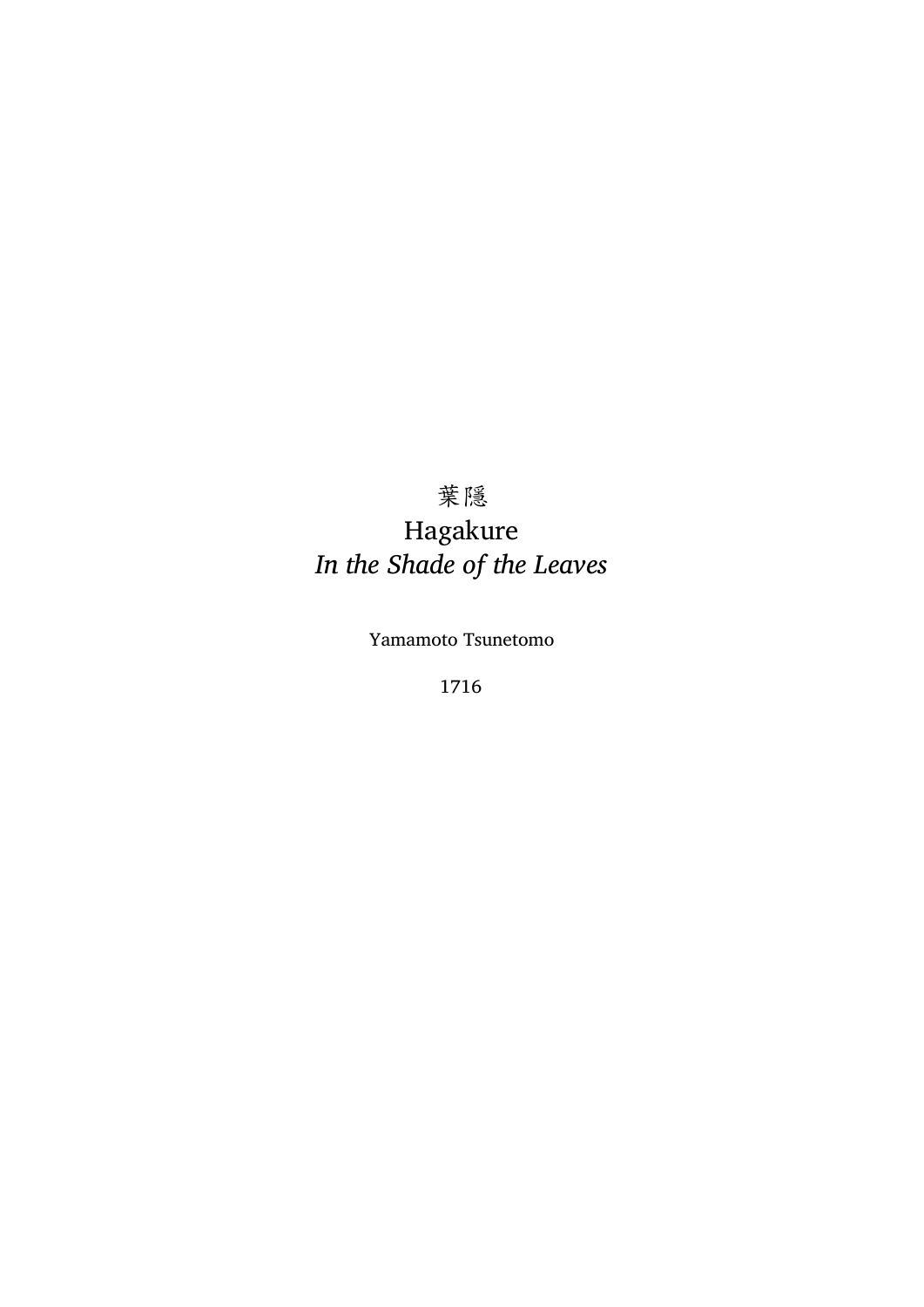## **About this edition**

*Hagakure* or *Hagakure Kikigaki* 葉隠聞書 is a practical and spiritual guide for a warrior, drawn from a collection of aphorisms by the samurai Yamamoto Tsunetomo, once a retainer to Nabeshima Mitsushige, the third ruler of what is now Saga prefecture in Southern Japan. For thirty years Yamamoto devoted his life to the service of his lord and clan. When Nabeshima died in 1700, Yamamoto could not follow his master in death by ritual suicide because the master had expressed a dislike of the practice in his life. Instead, he renounced the world and retired to a hermitage in the mountains as a Buddhist contemplative. Later in life, he shared many of his insights with a fellow samurai, Tsuramoto Tashiro. Kept initially as a secret book, Tashiro's records were eventually published long afterwards as the *Analects of Nabeshima* 鍋島論語 or *Hagakure Analects*.

The present selection from the more than thirteen hundred aphorisms contained in the *Hagakure* is mostly indebted to the translation by William Scott Wilson, with valuable input from Yukio Mishima's insights, Hannelore Eisenhofer's German edition and an occasional look at the Japanese original.

> The Matheson Trust London, 2013

*Hagakure: The Book of the Samurai*, transl. by William Scott Wilson. Kodansha International, London, 1979.

*Bushido: The Way of the Samurai*, transl. by Justin F. Stone & Minoru Tanaka. Square One Publishers, New York, 2002.

*Yukio Mishima on Hagakure: The Samurai Ethic and Modern Japan*, transl. by Kathryn Sparling. Souvenir Press, London, 1977.

*Hagakure: Die Weisheiten der Samurai*, transl. by Hannelore Eisenhofer. Nikol Verlag, Hamburg, 2011.

Online original Japanese text at: http://hagakure-text.jp

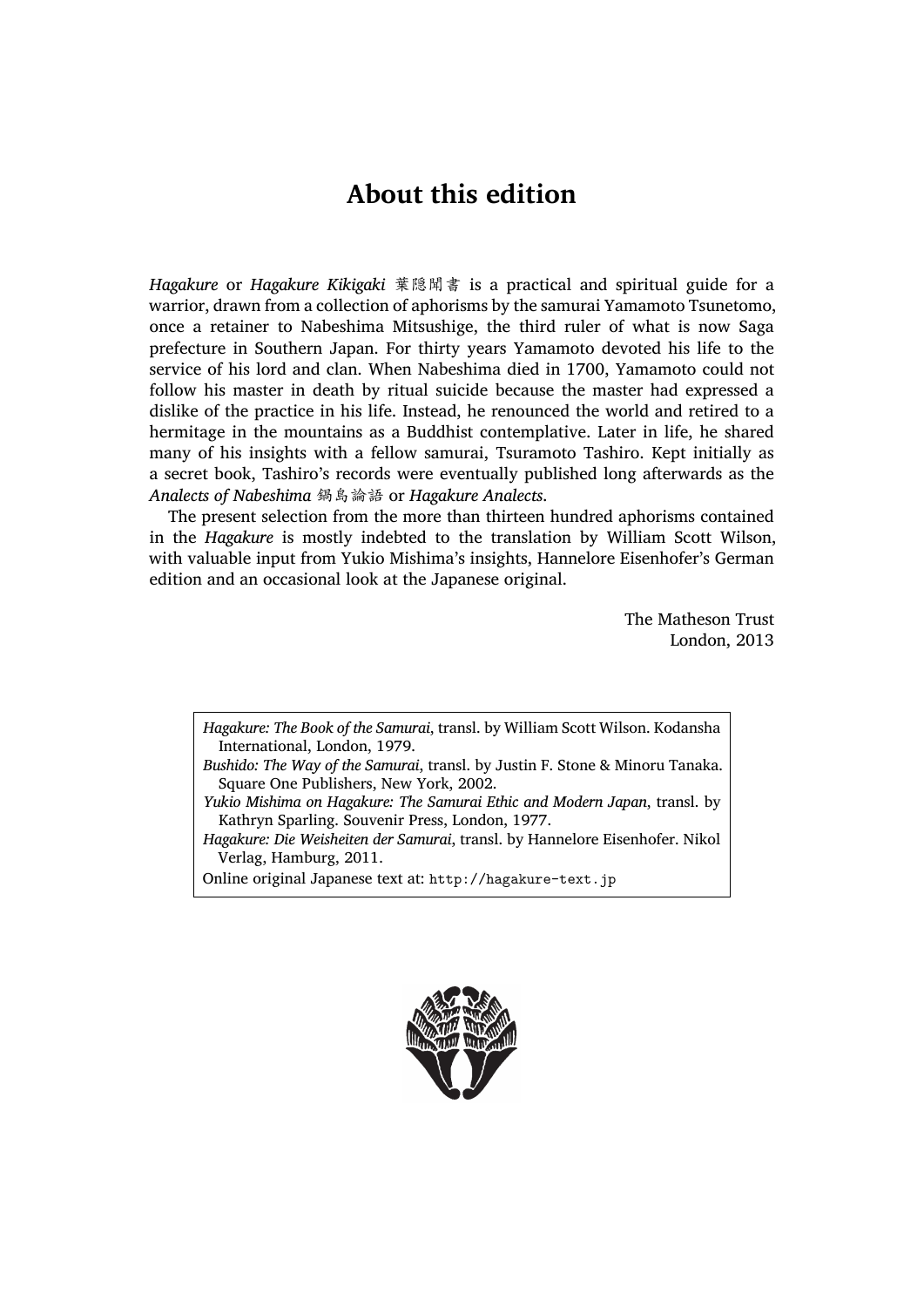分 1 分

Although it stands to reason that a warrior<sup>1</sup> should devote himself wholeheartedly to the Martial Way (*budō* 武道), this seems to be neglected everywhere. If you ask, "What is the true meaning of the Way of the Warrior?" the person who would be able to answer promptly is rare. This is because it has not been established in their hearts beforehand; from this you can see the degree of negligence of the Way. This negligence is beyond belief.

分 2 分

I have come to understand that the Way of the Samurai is that of dying. When a warrior comes to a life-or-death situation, there is for him only the quick choice of death. There are no other details; be determined and advance.

To say that dying without reaching one's aim is to die in vain is a frivolity of wimpish samurai. When pressed with the choice of life or death, it is no longer necessary to gain one's aim. We all want to live, and in large part we reason our way into clinging to life. Now, not pursuing our aim and continuing to live: that is cowardice. This is a thin dangerous line. But if you sacrifice everything to obtain your goal and die short of fulfilling it, you have nothing to be ashamed of.

This is the essence of the Way of the Samurai: you must die anew every morning and every night. If you continually preserve the state of death in everyday life, you will understand the essence of *Bushido*, and you will gain freedom in the Way. Your whole life will be without blame, and you will succeed in your calling.

分 3 分

A man is a good retainer to the extent that he earnestly places importance in his master. This is the highest sort of retainer. If one is born into a prominent family that goes back for generations, it is sufficient to deeply consider the matter of obligation to one's ancestors, to lay down one's body and mind, and to earnestly esteem one's master. It is further good fortune if, more than this, one has wisdom and talent and can use them appropriately. But even a person who is good for nothing and exceedingly clumsy will be a reliable retainer if only he has the determination to think earnestly of his master. Having only wisdom and talent is the lowest tier of usefulness.

分 4 分

According to their nature, some people have quick intelligence, and there are others who need to withdraw and take time to think things over. Looking into this thoroughly, if one thinks selflessly and adheres to the four vows of the Nabeshima samurai, surprising wisdom will occur regardless of the high or low points of one's nature. People think that they can clear up profound matters if they consider them deeply, but they exercise perverse thoughts and come to no good because they do their reflecting with only self-interest at the centre.

<sup>&</sup>lt;sup>1</sup>Bushi 式士, a martial expert, a term eventually conflated with *samurai* 侍, a retainer, a servant of the nobility.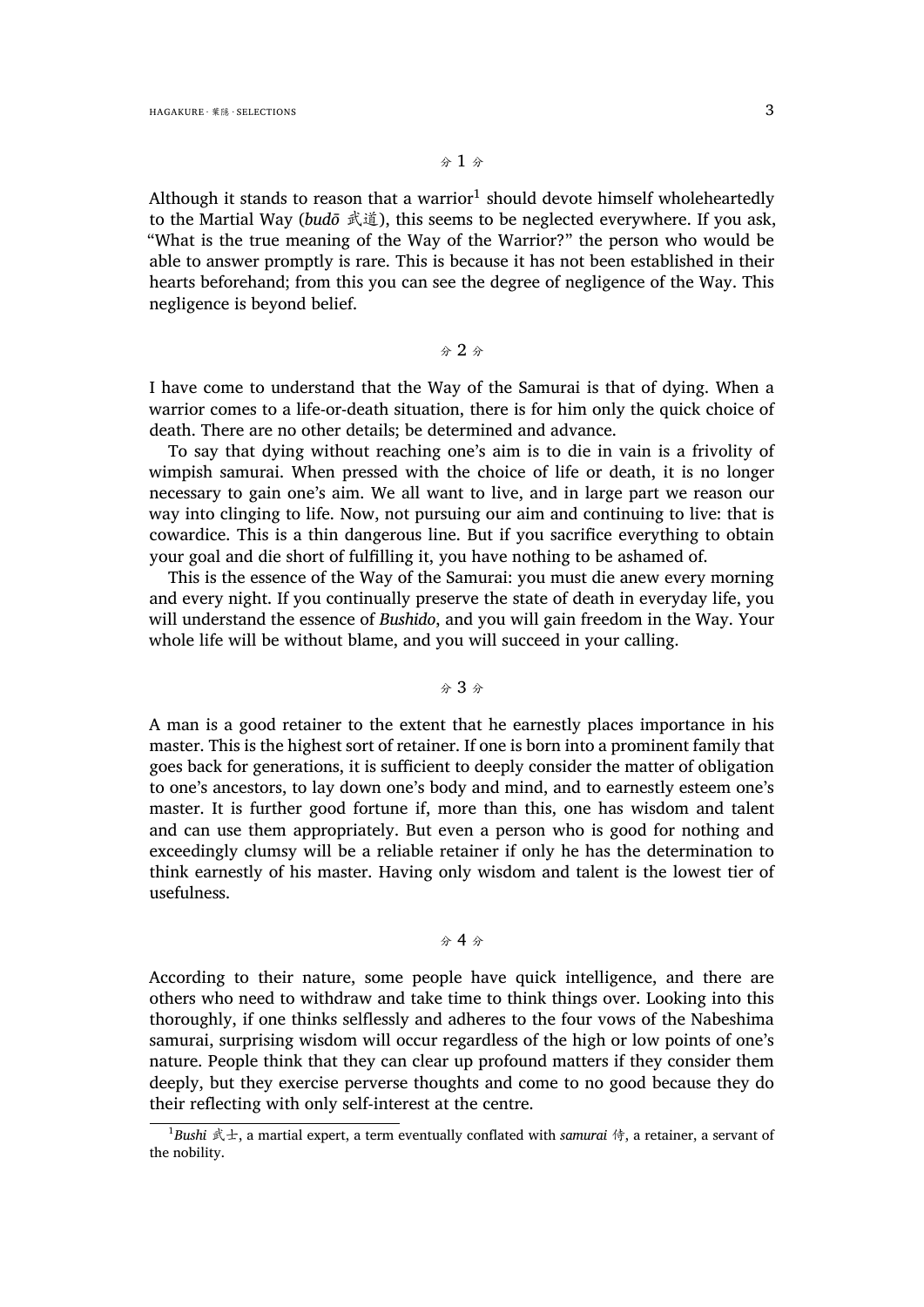It is difficult for a fool's habits to change to selflessness. In confronting a matter, however, if at first you leave it alone, fix the four vows in your heart, exclude selfinterest, and make an effort, you will not go far from your mark.

分 5 分

Because we do most things relying only on our own sagacity we become selfinterested, turn our backs on the divine order, and things do not turn out well. As seen by other people this is indecorous, weakly, narrow and aimless. When one is not capable of true wisdom, it is good to consult with someone of good sense. An advisor will fulfil the Way when he makes a decision by selfless and frank intelligence because he is not personally involved. This way of doing things will certainly be seen by others as being strongly rooted. It is, for example, like a large tree with many roots. Man's intelligence is like a tree standing erect on the ground.

分 6 分

We learn about the sayings and deeds of the men of old in order to entrust ourselves to their wisdom and prevent selfishness. When we throw off our own bias, follow the sayings of the ancients, and confer with other people, matters should go well and without mishap. Lord Katsushige borrowed from the wisdom of Lord Naoshige. This is mentioned in the *Ohanashikikigaki*. We should be grateful for his concern.

Moreover, there was a certain man who engaged a number of his younger brothers as retainers, and whenever he visited Edo or the Kamigata area, he would have them accompany him. As he consulted with them everyday on both private and public matters, it is said that he was without mishap.

分 7 分

Sagara Kyuma was completely at one with his master and served him as though his own body were already dead. He was one man in a thousand.

Once there was an important meeting at Master Sakyo's Mizugae Villa, and it was commanded that Kyuma was to commit *seppuku*. At that time in Osaki there was a teahouse on the third floor of the suburban residence of Master Taku Nui. Kyuma rented this, and gathering together all the good-for-nothings in Saga he put on a puppet show, operating one of the puppets himself, carousing and drinking all day and night. Thus, overlooking Master Sakyo's villa, he carried on and caused a great disturbance. In instigating this disaster he gallantly thought only of his master and was resolved to committing suicide.

分 8 分

Being a retainer is nothing other than being a supporter of one's lord, entrusting matters of good and evil to him, and renouncing self-interest. If there are but two or three men of this type, the fief will be secure.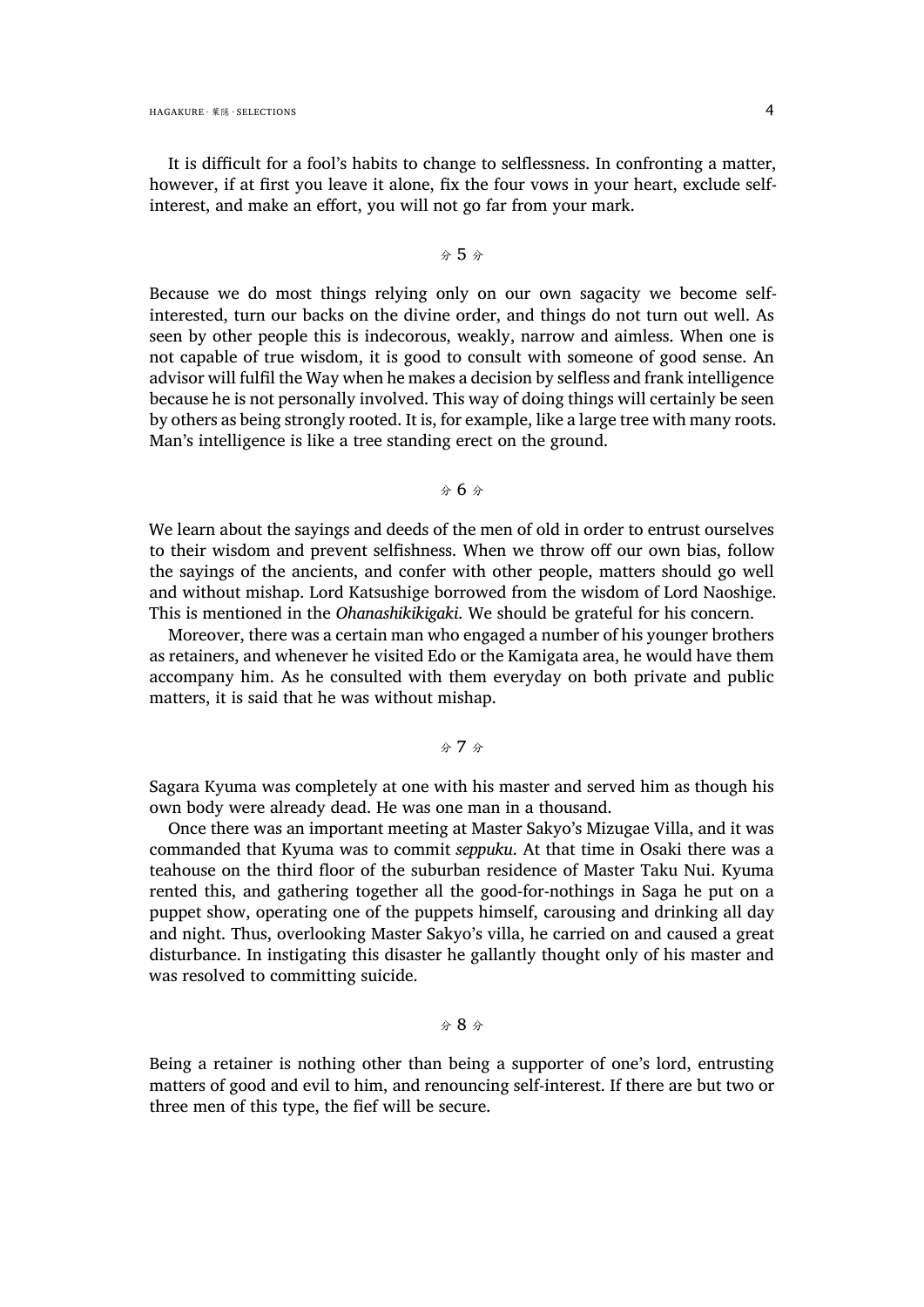分 9 分

If one looks at the world when affairs are going smoothly, there are many who go about putting in their appearance, being useful by their wisdom, discrimination and artfulness. However, if the lord should retire or go into seclusion, there are many who will quickly turn their backs on him and ingratiate themselves to the man of the day. Such a thing is unpleasant even to think about. Men of high position, low position, deep wisdom and artfulness all feel that they are the ones who are working righteously, but when it comes to the point of throwing away one's life for his lord, all get weak in the knees. This is rather disgraceful. The fact that a useless person often becomes a matchless warrior at such times is because he has already given up his life and has become one with his lord. At the time of Mitsushige's death there was an example of this. His one resolved attendant was I alone. The others followed in my wake. Always the pretentious, self-asserting notables turn their backs on the man just as his eyes are closing in death. Loyalty is said to be important in the pledge between lord and retainer. Though it may seem unobtainable, it is right before your eyes. If you once set yourself to it, you will become a superb retainer at that very moment.

分 10 分

To give a person one's opinion and correct his faults is an important thing. It is compassionate and comes first in matters of service. But the way of doing this is extremely difficult. To discover the good and bad points of a person is an easy thing, and to give an opinion concerning them is easy, too. For the most part, people think that they are being kind by saying the things that others find distasteful or difficult to say. But if it is not received well, they think that there is nothing more to be done. This is completely worthless. It is the same as bringing shame to a person by slandering him. It is nothing more than getting it off one's chest.

To give a person an opinion one must first judge well whether that person is of the disposition to receive it or not. One must become close with him and make sure that he continually trusts one's word. Approaching subjects that are dear to him, seek the best way to speak and to be well understood. Judge the occasion, and determine whether it is better by letter or at the time of leave-taking. Praise his good points and use every device to encourage him, perhaps by talking about one's own faults without touching on his, but so that they will occur to him. Have him receive this in the way that a man would drink water when his throat is dry, and it will be an opinion that will correct faults.

This is extremely difficult. If a person's fault is a habit of some years prior, by and large it won't be remedied. I have had this experience myself. To be intimate with all one's comrades, correcting each other's faults, and being of one mind to be of use to the master is the great compassion of a retainer. By bringing shame to a person, how could one expect to make him a better man?

分 11 分

It is bad taste to yawn in front of people. When one unexpectedly has to yawn, if he rubs his forehead in an upward direction, the sensation will stop. If that does not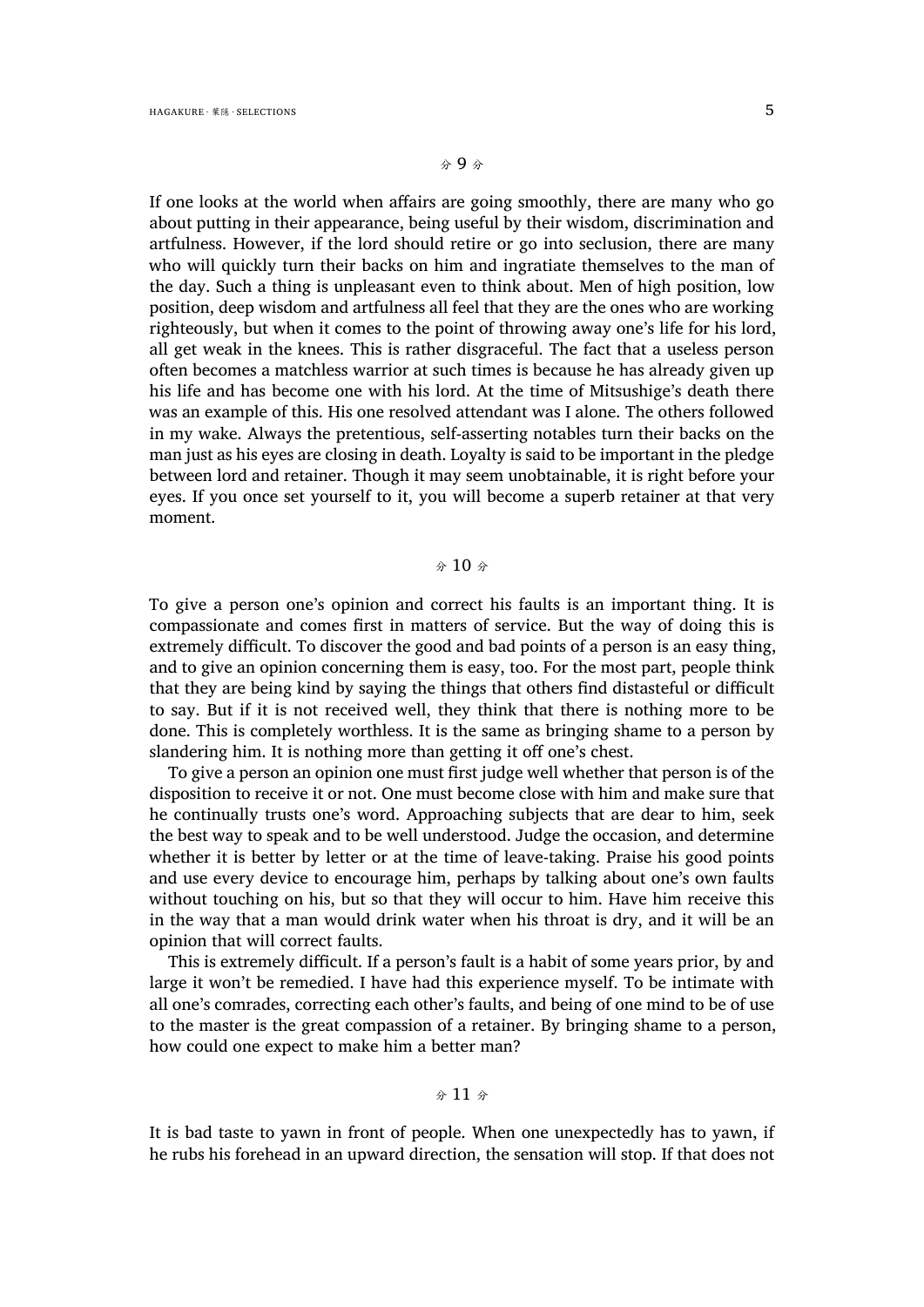work, he can lick his lips while keeping his mouth closed, or simply hide it with his hand or his sleeve in such a way that no one will know what he is doing. It is the same with sneezing. One will appear foolish. There are other things besides these about which a person should use care and training.

$$
\hat{\sigma}~12~\hat{\sigma}
$$

When a certain person was saying that present matters of economy should be detailed, someone replied that this is not good at all. It is a fact that fish will not live where the water is too clear. But if there is duckweed or something, the fish will hide under its shadow and thrive. Thus, the lower classes will live in tranquility if certain matters are a bit overlooked or left unheard. This fact should be understood with regard to people's conduct.

## 分 13 分

Once when Lord Mitsushige was a little boy and was supposed to recite from a copybook for the priest Kaion, he called the other children and acolytes and said, "Please come here and listen. It's difficult to read if there are hardly any people listening." The priest was impressed and said to the acolytes, "That is the spirit in which to do everything."

## 分 14 分

Every morning one should first do reverence to his master, his parents and then to his patron deities and guardian Buddhas. If he will only make his master first in importance, his parents will rejoice and the gods and Buddhas will give their assent. For a warrior there is nothing other than thinking of his master. If one creates this resolution within himself, he will always be mindful of the master's person and will not depart from him even for a moment. Moreover, a woman should consider her husband first, just as he considers his master first.

## 分 15 分

According to a certain person, a number of years ago Matsuguma Kyoan told this story:

In the practice of medicine there is a differentiation of treatment according to the Yin and Yang of men and women. There is also a difference in pulse. In the last fifty years, however, men's pulse has become the same as women's. Noticing this, in the treatment of eye disease I applied women's treatment to men and found it suitable. When I observed the application of men's treatment to men, there was no result. Thus I knew that men's spirit had weakened and that they had become the same as women, and the end of the world had come. Since I witnessed this with certainty, I kept it a secret.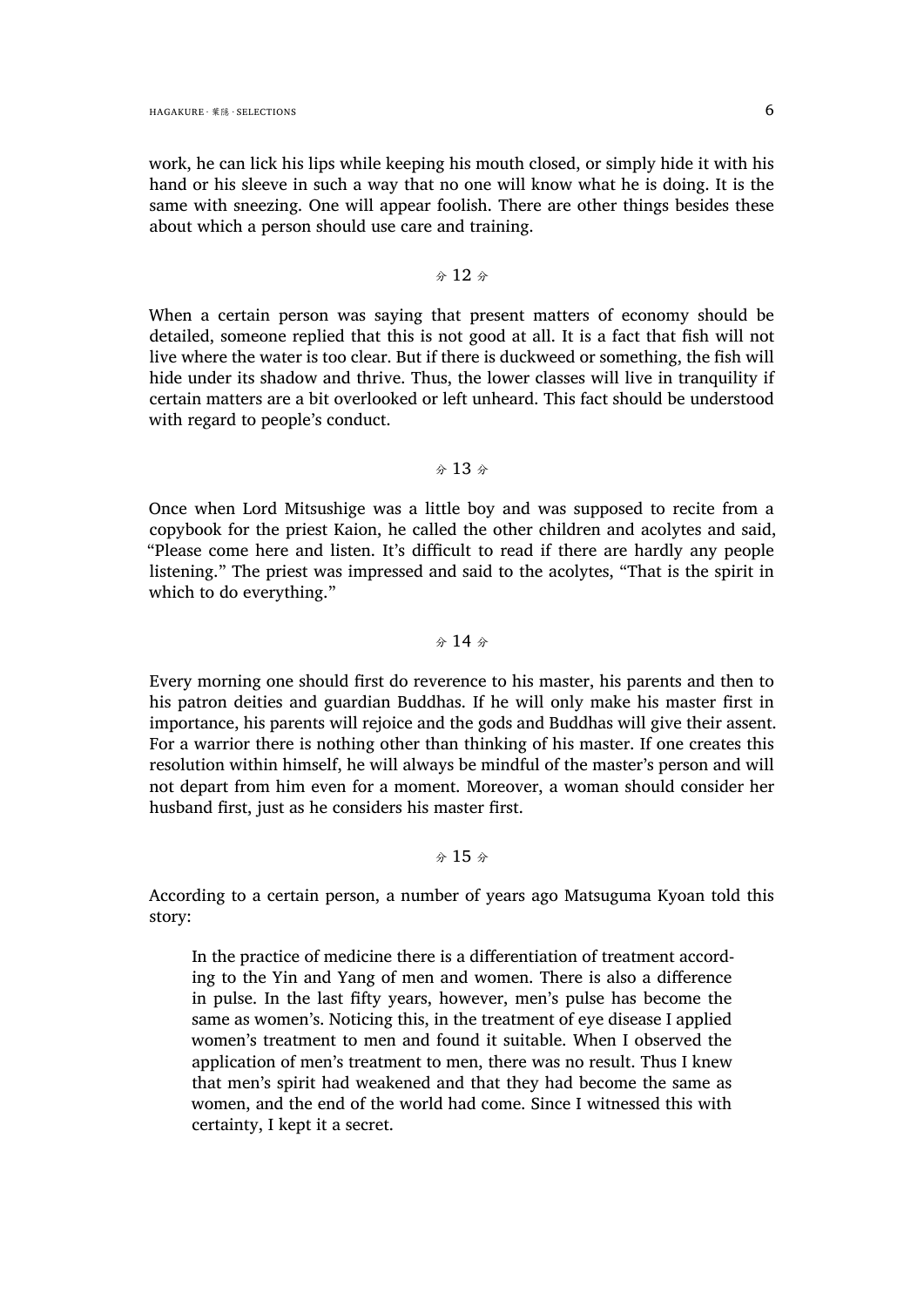When looking at the men of today with this in mind, those who could be thought to have a woman's pulse are many indeed, and those who seem like real men few. Because of this, if one were to make a little effort, he would be able to take the upper hand quite easily. That there are few men who are able to cut well in beheadings is further proof that men's courage has waned. And when one comes to speak of *kaishaku*, 2 it has become an age of men who are prudent and clever at making excuses. Forty or fifty years ago, when such things as *matanuki*<sup>3</sup> were considered manly, a man wouldn't show an unscarred thigh to his fellows, so he would pierce it himself. Then, all the works of men would smell of blood. That fact, today, is considered foolish, affairs are finished cleverly with words alone, and jobs that require effort are avoided. I would like young men to have some understanding of this.

分 16 分

The priest Tannen used to say, "People come to no understanding because priests teach only the doctrine of 'No Mind.' What is called 'No Mind' is a mind that is pure and lacks complication.'" This is interesting.

Lord Sanenori said, "In the midst of a single breath, where perversity cannot be held, is the Way." If so, then the Way is one. But there is no one who can understand this clarity at first. Purity is something that cannot be attained except by piling effort upon effort.

## 分 17 分

There is nothing that we should be quite so grateful for as the last line of the poem that goes, "When you ask your own heart, what is the answer?" It can be thought of in the same way as the Nembutsu, $4$  and it used to be on the lips of many people. Recently, people who are called "clever" adorn themselves with the superficial wisdom of ambiguous matters; for this reason they are inferior to dullwitted folk. Dull-witted people are direct: if you look deeply into their hearts as per the above verse, there will be no hideouts. It is a good criterion. Whoever passes the test of such touchstone, will have no reason to be ashamed.

*To say to others That there is no further meaning Will not be sufficient. Ask your own heart! How will it answer?*

<sup>&</sup>lt;sup>2</sup>The assistant at *seppuku* who administered the coup de grace by beheading the dying man.

<sup>&</sup>lt;sup>3</sup>A practice thought to have involved piercing one's own thigh with a sword or other sharp object as a demonstration of courage.

<sup>&</sup>lt;sup>4</sup>The repetition of the name of Amitabha Buddha.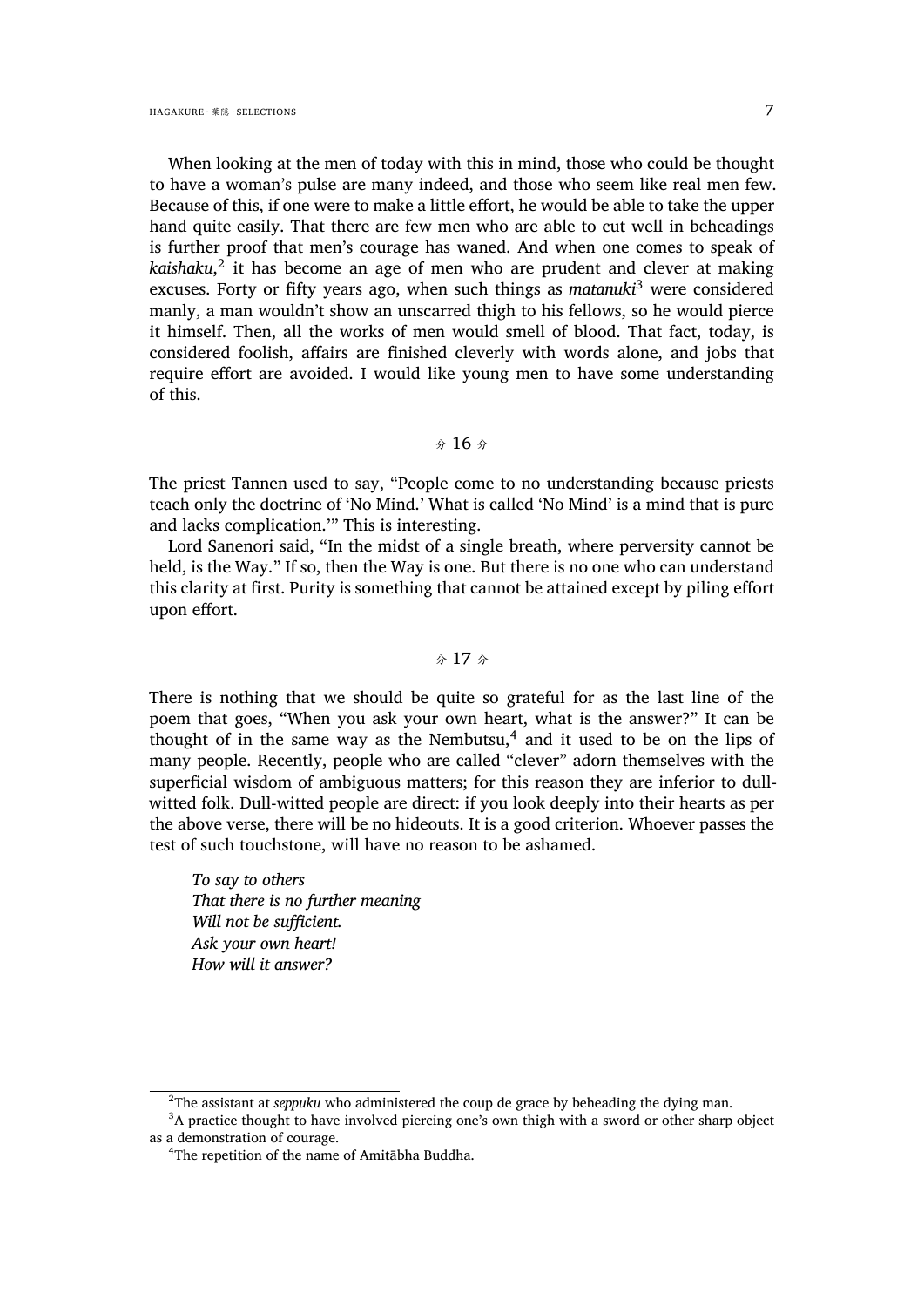分 18 分

The word *gen*  $\approx$  means "illusion" or "apparition". In India, a man who uses conjurations is called a *genjutsushi* ("a master of illusion technique"). Everything in this world is but a marionette show. Thus we use the word *gen* to imply that free will is an illusion.

## 分 19 分

To hate injustice and stand on righteousness with perseverance is a difficult thing. Furthermore, to think that being righteous is the best one can do and to value righteousness exclusively will bring many mistakes. There is a Way beyond righteousness. This is very difficult to discover, but it is the highest wisdom. When seen from this standpoint, things like righteousness are rather shallow. If one does not understand this on his own, it cannot be known. There is a method of getting to this Way, however, even if one cannot discover it by himself. This is found in consultation with others. Even a person who has not been able to discover it can learn from his neighbours. It is like the saying from the game of *go*: "He who sees from the side has eight eyes." And the saying, "Thought by thought we see our own mistakes," also means that the highest Way is in discussion with others. To learn from listening to the old stories and reading books implies sloughing off one's own discrimination and attaching oneself to that of the ancients.

## 分 20 分

A certain swordsman in his declining years said the following:

In one's life, there are levels in the pursuit of study. In the lowest level, a person studies but nothing comes of it, and he feels that both he and others are unskillful. At this point he is worthless. In the middle level he is still useless but is aware of his own insufficiencies and can also see the insufficiencies of others. In a higher level he has pride concerning his own ability, rejoices in praise from others, and laments the lack of ability in his fellows. This man has worth. In the highest level a man knows that he knows nothing.

These are the levels in general. But there is one transcending level, and this is the most excellent of all. This person is aware of the endlessness of entering deeply into a certain way and never thinks of himself as having finished. He truly knows his own insufficiencies and never in his whole life thinks that he has succeeded. He has no thoughts of pride but with self-abasement knows the Way to the end. It is said that Master Yagyu once remarked, "I do not know the way to defeat others, but the way to defeat myself."

Throughout your life advance daily, becoming more skilful than yesterday, more skilful than today. This is never-ending.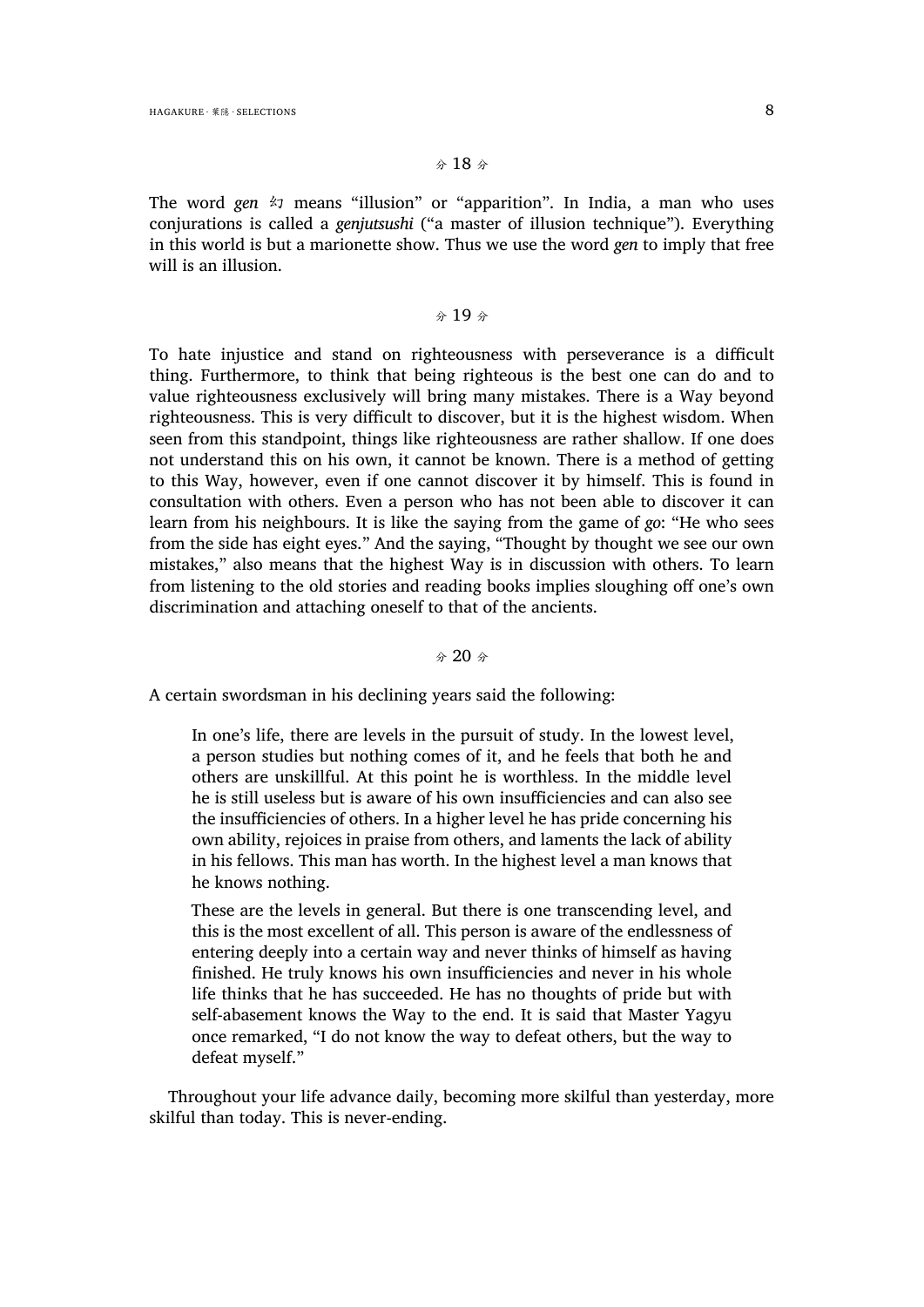## 分 21 分

Among the maxims on Lord Naoshige's wall there was this one: "Matters of great concern should be treated lightly." Master Ittei commented, "Matters of small concern should be treated seriously." Among one's affairs there should not be more than two or three matters of what one could call great concern. If these are deliberated upon during ordinary times, they can be understood. Thinking about things previously and then handling them lightly when the time comes is what this is all about. To face an event and solve it lightly is difficult if you are not resolved beforehand, and there will always be uncertainty in hitting your mark. However, if the foundation is laid previously, you can think of the saying, "Matters of great concern should be treated lightly," as your own basis for action.

分 22 分

A certain person spent several years of service in Osaka and then returned home. When he made his appearance at the local bureau, everyone was put out and he was made a laughingstock because he spoke in the Kamigata dialect. Seen in this light, when one spends a long time in Edo or the Kamigata area, he had better use his native dialect even more than usual.

When in a more sophisticated area it is natural that one's disposition be affected by different styles. But it is vulgar and foolish to look down upon the ways of one's own district as being boorish, or to be even a bit open to the persuasion of the other place's ways and to think about giving up one's own. That one's own district is unsophisticated and unpolished is a great treasure. Imitating another style is simply a sham.

A certain man said to the priest Shungaku, "The Lotus Sutra Sect's character is not good because it's so fearsome."

Shungaku replied, "It is by reason of its fearsome character that it is the Lotus Sutra Sect. If its character were not so, it would be a different sect altogether." This is reasonable.

## 分 23 分

At the time when there was a council concerning the promotion of a certain man, the council members were at the point of deciding that promotion was useless because of the fact that the man had previously been involved in a drunken brawl. But someone said, "If we were to cast aside every man who had made a mistake once, useful men could probably not be come by. A man who makes a mistake once will be considerably more prudent and useful because of his repentance. I feet that he should be promoted."

Someone else then asked, "Will you guarantee him?" The man replied, "Of course I will."

The others asked, "By what will you guarantee him?"

And he replied, "I can guarantee him by the fact that he is a man who has erred once. A man who has never once erred is dangerous." This said, the man was promoted.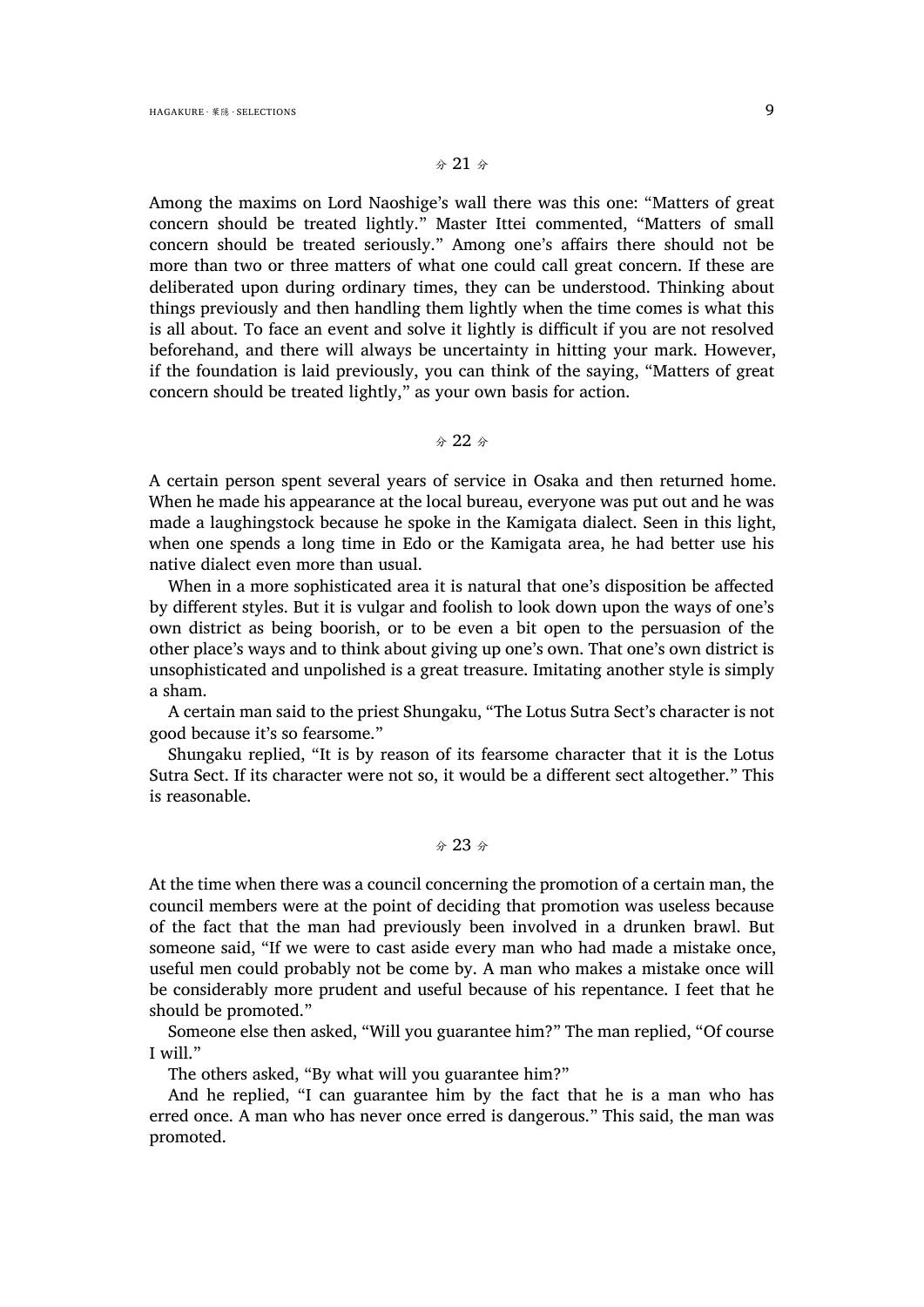At the time of a deliberation concerning criminals, Nakane Kazuma proposed making the punishment one degree lighter than what would be appropriate. This is a treasury of wisdom that only he was the possessor of. At that time, though there were several men in attendance, if it had not been for Kazuma alone, no one would have opened his mouth. For this reason he is called Master Commencement and Master Twentyfive Days.

分 25 分

A certain person was brought to shame because he did not take revenge. The way of revenge lies in simply forcing one's way into a place and being cut down. There is no shame in this. By thinking that you must complete the job you will run out of time. By considering things like how many men the enemy has, time piles up; in the end you will give up. No matter if the enemy has thousands of men, there is fulfillment in simply standing them off and being determined to cut them all down, starting from one end. You will finish the greater part of it.

Concerning the night assault of Lord Asano's *ronin*, the fact that they did not commit *seppuku* at the Sengakuji was an error, for there was a long delay between the time their lord was struck down and the time when they struck down the enemy. If Lord Kira had died of illness within that period, it would have been extremely regrettable. Because the men of the Kamigata area have a very clever sort of wisdom, they do well at praiseworthy acts but cannot do things indiscriminately, as was done in the Nagasaki fight.

Although all things are not to be judged in this manner, I mention it in the investigation of the Way of the Samurai. When the time comes, there is no moment for reasoning. And if you have not done your inquiring beforehand, there is most often shame. Reading books and listening to people's talk are for the purpose of prior resolution.

Above all, the Way of the Samurai should be in being aware that you do not know what is going to happen next, and in querying every item day and night. Victory and defeat are matters of the temporary force of circumstances. The way of avoiding shame is different. It is simply in death.

Even if it seems certain that you will lose, retaliate. Neither wisdom nor technique has a place in this. A real man does not think of victory or defeat. He plunges recklessly towards an irrational death. By doing this, you will awaken from your dreams.

分 26 分

There are two things that will blemish a retainer, and these are riches and honour. If one but remains in strained circumstances, he will not be marred.

Once there was a certain man who was very clever, but it was his character to always see the negative points of his jobs. In such a way, one will be useless. If one does not get it into his head from the very beginning that the world is full of unseemly situations, for the most part his demeanour will be poor and he will not be believed by others. And if one is not believed by others, no matter how good a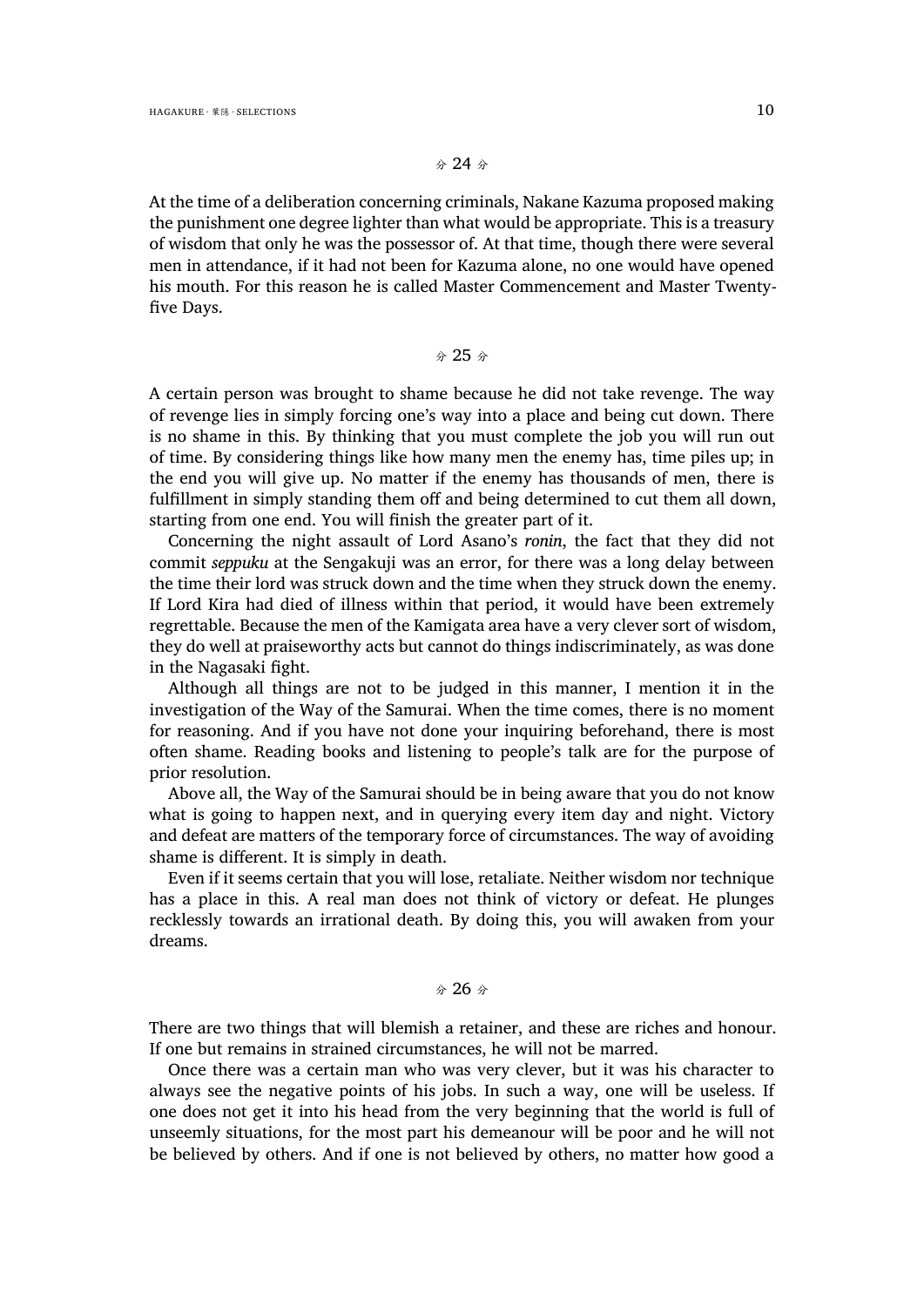person he may be, he will not have the essence of a good person. This can also be considered as a blemish.

$$
\hat{\pi}\;27\;\hat{\pi}
$$

There was a man who said, "Such and such a person has a violent disposition, but this is what I said right to his face…" This was an unbecoming thing to say, and it was said simply because he wanted to be known as a rough fellow. It was rather low, and it can be seen that he was still rather immature. It is because a samurai has correct manners that he is admired. Speaking of other people in this way is no different from an exchange between low class spearmen. It is vulgar.

分 28 分

It is not good to settle into a set of opinions. It is a mistake to put forth effort and obtain some understanding and then stop at that. At first putting forth great effort to be sure that you have grasped the basics, then practicing so that they may come to fruition is something that will never stop for your whole lifetime. Do not rely on following the degree of understanding that you have discovered, but simply think, "This is not enough." One should search throughout his whole life how best to follow the Way. And he should study, setting his mind to work without putting things off. Within this is the Way.

## 分 29 分

These are from the recorded sayings of Yamamoto Jin'emon:

*If you can understand one affair, you will understand eight.*

*An affected laugh shows lack of self-respect in a man and lewdness in a woman.*

*Whether speaking formally or informally, one should look his listener in the eye. A polite greeting is done at the beginning and finished. Speaking with downcast eyes is carelessness.*

*It is carelessness to go about with one's hands inside the slits in the sides of his* hakama*. After reading books and the like, it is best to burn them or throw them away. It is said that reading books is the work of the Imperial Court, but the work of the House of Nakano is found in military valour, grasping the staff of oak.*

*A samurai with no group and no horse is not a samurai at all.*

*A* kusemono<sup>5</sup> *is a man to rely upon.*

*It is said that one should rise at four in the morning, bathe and arrange his hair daily, eat when the sun comes up, and retire when it becomes dark.*

*A samurai will use a toothpick even though he has not eaten. Inside the skin of a dog, outside the hide of a tiger.*

分 30 分

How should a person respond when he is asked, "As a human being, what is essential in terms of purpose and discipline?" First, let us say, "It is to become of the mind that is right now pure and lacking complications." People in general all seem to

<sup>5</sup> Stalwart, real man.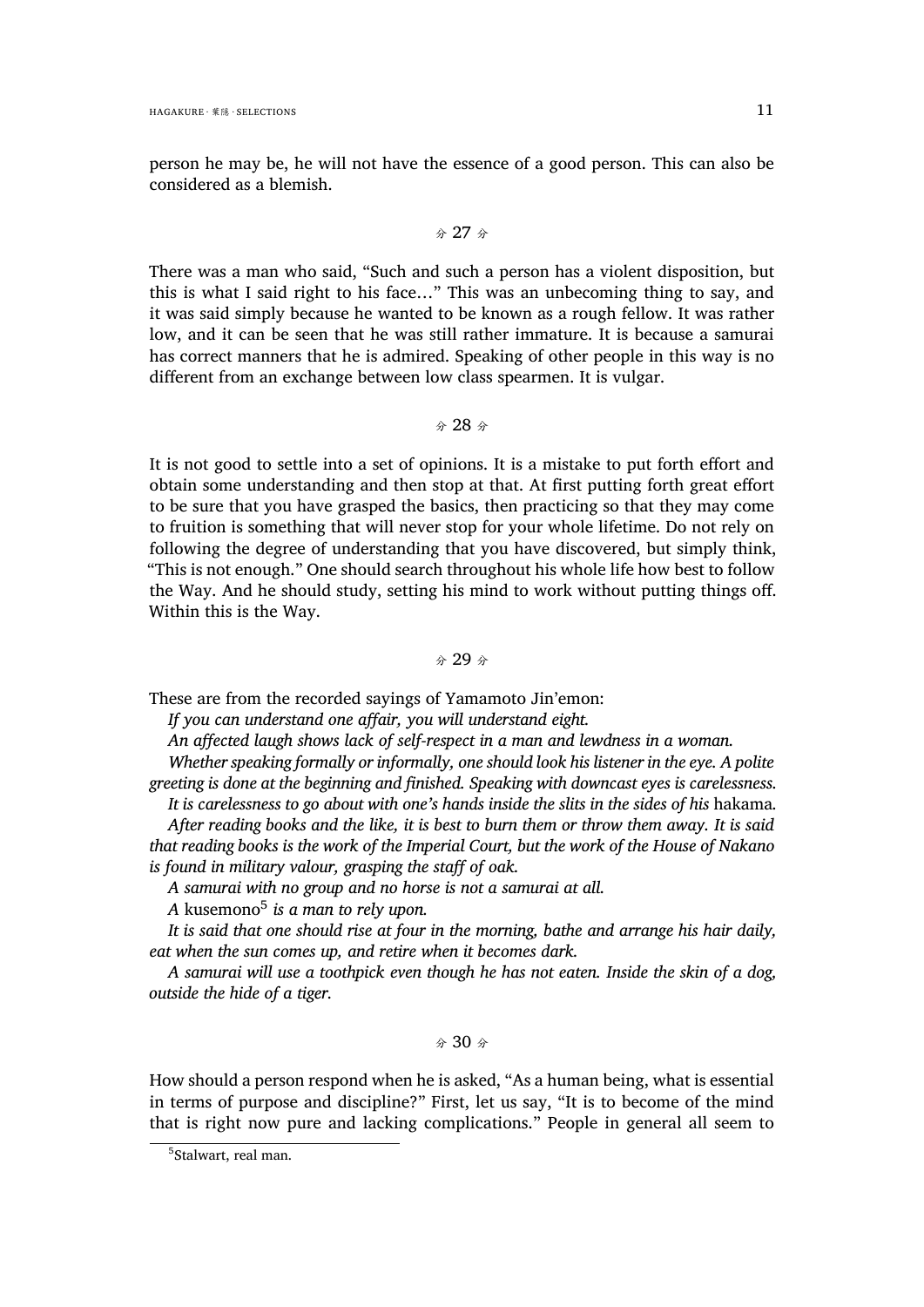be dejected. When one has a pure and uncomplicated mind, his expression will be lively. When one is attending to matters, there is one thing that comes forth from his heart. That is, in terms of one's lord, loyalty; in terms of one's parents, filial piety; in martial affairs, bravery; and apart from that, something that can be used by all the world.

This is very difficult to discover. Once discovered, it is again difficult to keep in constant effect. There is nothing outside the thought of the immediate moment.

分 31 分

Every morning, the samurai of fifty or sixty years ago would bathe, shave their foreheads, put lotion in their hair, cut their fingernails and toenails rubbing them with pumice and then with wood sorrel, and without fail pay attention to their personal appearance. It goes without saying that their armour in general was kept free from rust, that it was dusted, shined, and arranged.

Although it seems that taking special care of one's appearance is similar to showiness, it is nothing akin to elegance. Even if you are aware that you may be struck down today and are firmly resolved to an inevitable death, if you are slain with an unseemly appearance, you will show your lack of previous resolve, will be despised by your enemy, and will appear unclean. For this reason it is said that both old and young should take care of their appearance.

Although you say that this is troublesome and time-consuming, a samurai's work is in such things. It is neither busy-work nor time-consuming. In constantly hardening one's resolution to die in battle, deliberately becoming as one already dead, and working at one's job and dealing with military affairs, there should be no shame. But when the time comes, a person will be shamed if he is not conscious of these things even in his dreams, and rather passes his days in self-interest and self-indulgence. And if he thinks that this is not shameful, and feels that nothing else matters as long as he is comfortable, then his dissipate and discourteous actions will be repeatedly regrettable.

The person without previous resolution to inevitable death makes certain that his death will be in bad form. But if one is resolved to death beforehand, in what way can he be despicable? One should be especially diligent in this concern.

Furthermore, during the last thirty years customs have changed; now when young samurai get together, if there is not just talk about money matters, loss and gain, secrets, clothing styles or matters of sex, there is no reason to gather together at all. Customs are going to pieces. One can say that formerly when a man reached the age of twenty or thirty, he did not carry despicable things in his heart, and thus neither did such words appear. If an elder unwittingly said something of that sort, he thought of it as a sort of injury. This new custom probably appears because people attach importance to being beautiful before society and to household finances. What things a person should be able to accomplish if he had no haughtiness concerning his place in society!

It is a wretched thing that the young men of today are so contriving and so proud of their material possessions. Men with contriving hearts are lacking in duty. Lacking in duty, they will have no self-respect.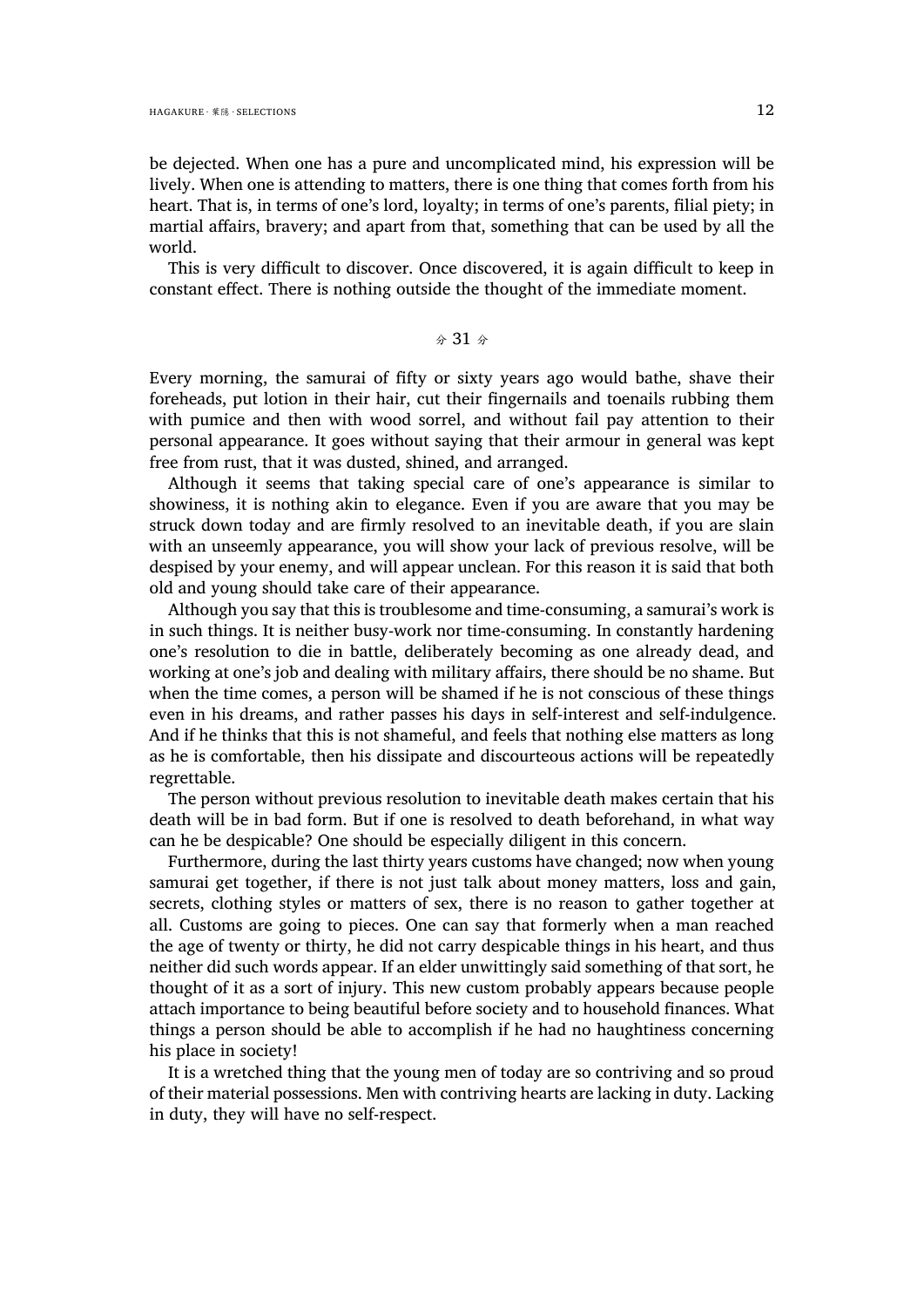According to Master Ittei, even a poor penman will become substantial in the art of calligraphy if he studies by imitating a good model and puts forth effort. A retainer should be able to become substantial too, if he takes a good retainer as his model.

Today, however, there are no models of good retainers. In light of this, it would be good to make a model and to learn from that. To do this, one should look at many people and choose from each person his best point only. For example, one person for politeness, one for bravery, one for the proper way of speaking, one for correct conduct and one for steadiness of mind. Thus will the model be made.

An apprentice will not be up to his teacher's good points in the world of the arts either but will receive and imitate only his bad ones. This is worthless. There are people who are good at manners but have no uprightness. In imitating someone like this, one is likely to ignore the politeness and imitate only the lack of uprightness. If one perceives a person's good points, he will have a model teacher for anything.

分 33 分

When delivering something like an important letter or other written materials, grasp it firmly in your hand as you go and do not release it once, but hand it over directly to the recipient.

分 34 分

A retainer is a man who remains consistently undistracted twenty-four hours a day, whether he is in the presence of his master or in public. If one is careless during his rest period, the public will see him as being only careless.

分 35 分

Regardless of class, a person who does something beyond his social standing will at some point commit mean or cowardly acts. In the lower classes there are even people who will run away. One should be careful with menials and the like.

分 36 分

There are many people who, by being attached to a martial art and taking apprentices, believe that they have arrived at the full stature of a warrior. But it is a regrettable thing to put forth much effort and in the end become an "artist." In artistic technique it is good to learn to the extent that you will not be lacking. In general, a person who is versatile in many things is considered to be vulgar and to have only a broad knowledge of matters of importance.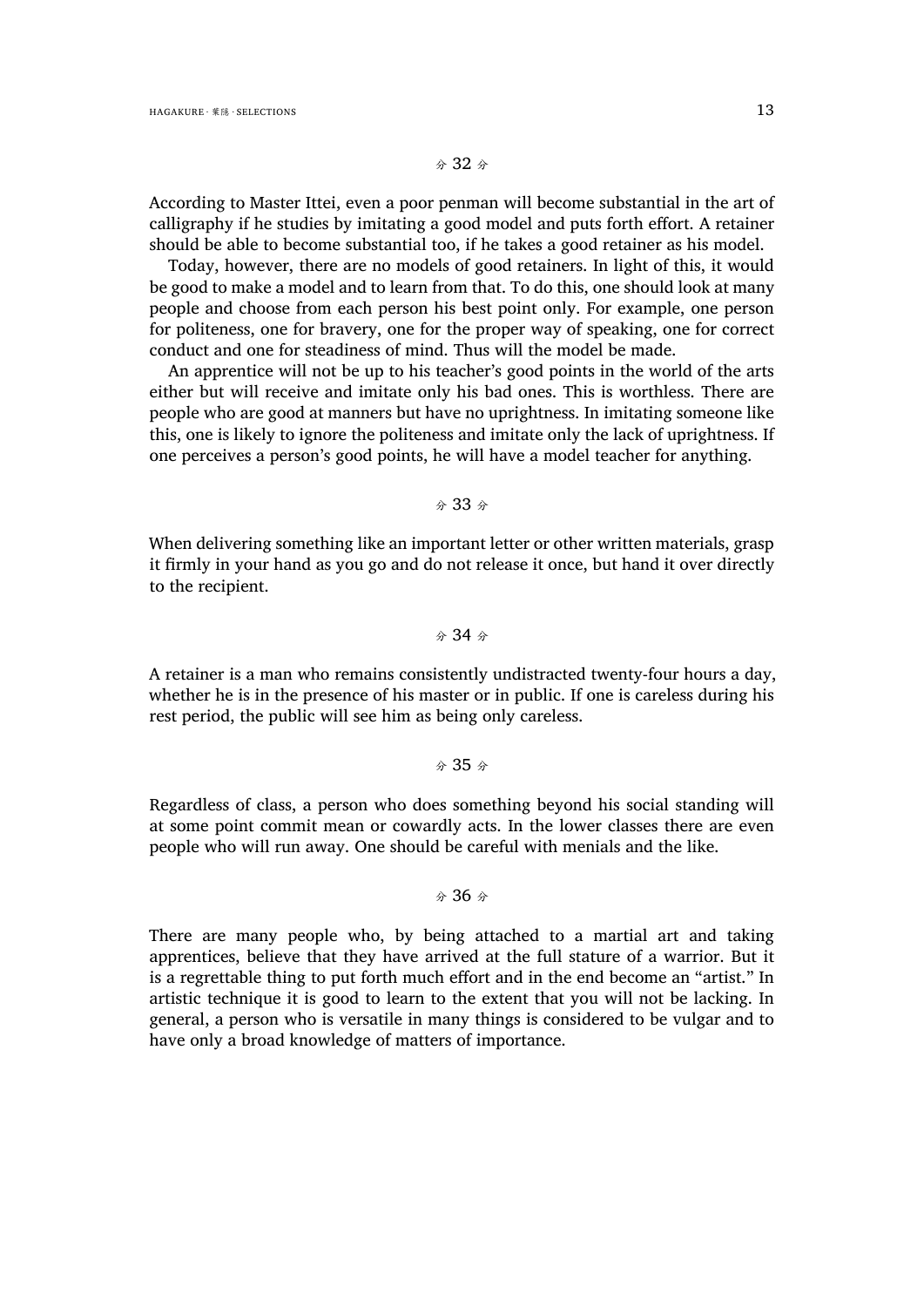When something is said to you by the master, whether it is for your good or bad fortune, to withdraw in silence shows perplexity. You should have some appropriate response. It is important to have resolution beforehand.

Moreover, if at the time that you are asked to perform some function you have deep happiness or great pride, it will show exactly as that on your face. This has been seen in many people and is rather unbecoming. But another type of person knows his own defects and thinks, "I am a clumsy person but I have been asked to do this thing anyway. Now how am I going to go about it? I can see that this is going to be much trouble and cause for concern." Though these words are never said, they will appear on the surface. This shows modesty.

By inconsistency and frivolity we stray from the Way and show ourselves to be beginners. In this we do much harm.

分 38 分

Learning is a good thing, but more often it leads to mistakes. It is like the admonition of the priest Konan. It is worthwhile just looking at the deeds of accomplished persons for the purpose of knowing our own insufficiencies. But often this does not happen. For the most part, we admire our own opinions and become fond of arguing.

Last year at a great conference there was a certain man who explained his dissenting opinion and said that he was resolved to kill the conference leader if it was not accepted. His motion was passed. After the procedures were over the man said, "Their assent came quickly. I think that they are too weak and unreliable to be counsellors to the master."

#### 分 39 分

When an official place is extremely busy and someone comes in thoughtlessly with some business or other, often there are people who will treat him coldly and become angry. This is not good at all. At such times, the etiquette of a samurai is to calm himself and deal with the person in a good manner. To treat a person harshly is the way of middle class lackeys.

## 分 40 分

According to the situation, there are times when you must rely on a person for something or other. If this is done repeatedly, it becomes a matter of importuning that person and can be rather rude. If there is something that must be done, it is better not to rely on others.

There is something to be learned from a rainstorm. When meeting with a sudden shower, you try not to get wet and run quickly along the road. But doing such things as passing under the eaves of houses, you still get wet. When you are resolved from the beginning, you will not be perplexed, though you still get the same soaking. This understanding extends to everything.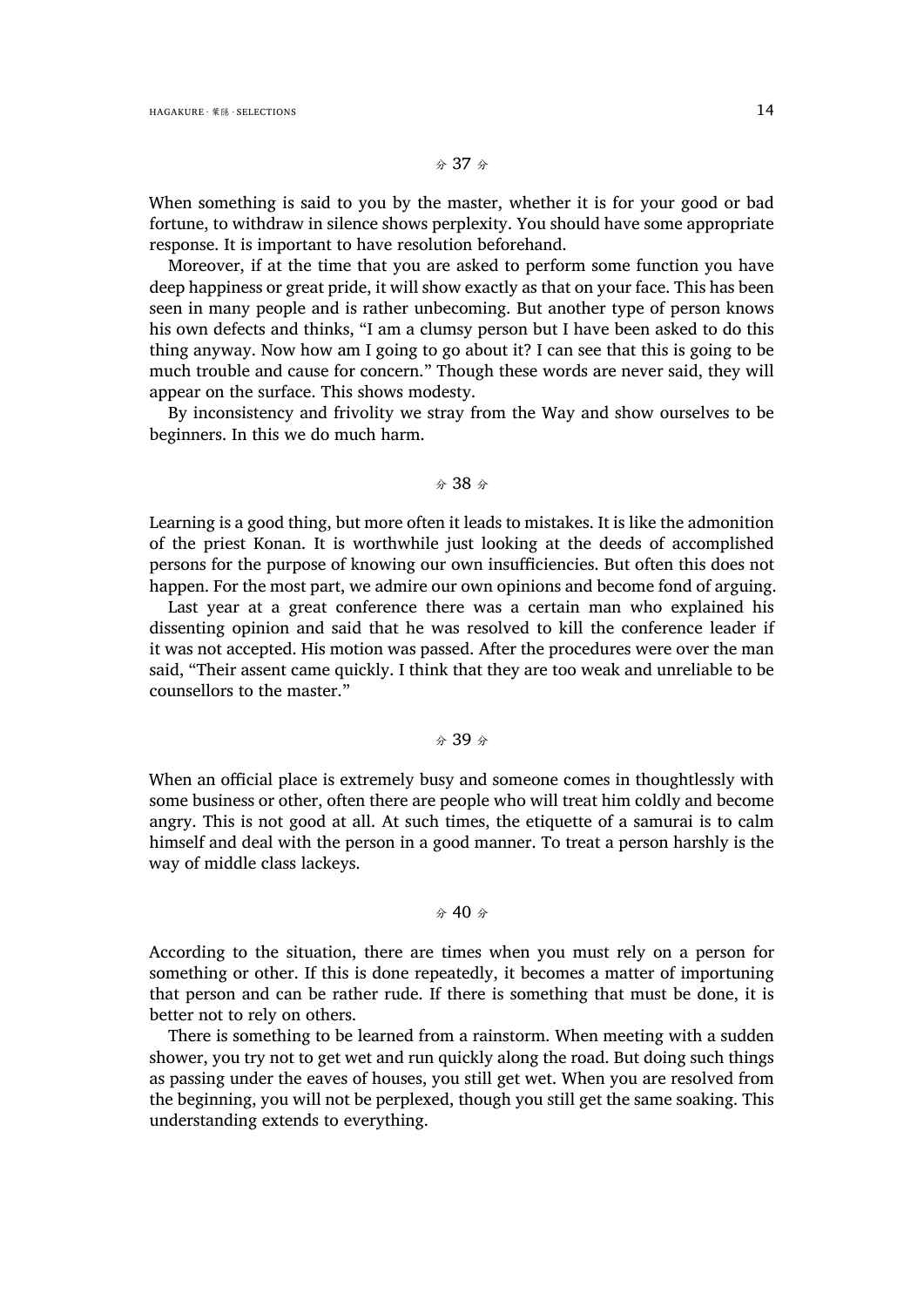In China there was once a man who liked pictures of dragons, and his clothing and furnishings were all designed accordingly. His deep affection for dragons was brought to the attention of the dragon god, and one day a real dragon appeared before his window. It is said that he died of fright. He was probably a man who always spoke big words but acted differently when facing the real thing.

分 42 分

There was a certain person who was a master of the spear. When he was dying, he called his best disciple and spoke his last injunctions:

I have passed on to you all the secret techniques of this school, and there is nothing left to say. If you think of taking on a disciple yourself, then you should practice diligently with the bamboo sword every day. Superiority is not just a matter of secret techniques.

Also, in the instructions of a poetry master, it was said that the day before the improvisation meeting one should calm his mind and look at a collection of poems. This is concentration on one affair. All professions should be done with concentration.

#### 分 43 分

Although the Mean is the standard for all things, in military affairs a man must always strive to outstrip others. According to archery instructions the right and left hands are supposed to be level, but the right hand has a tendency to go higher. They will become level if one will lower the right hand a bit when shooting. In the stories of the elder warriors it is said that on the battlefield if one wills himself to outstrip warriors of accomplishment, and day and night hopes to strike down a powerful enemy, he will grow indefatigable and fierce of heart and will manifest courage. One should use this principle in everyday affairs too.

#### 分 44 分

There is a way of bringing up the child of a samurai. From the time of infancy one should encourage bravery and avoid trivially frightening or teasing the child. If a person is affected by cowardice as a child, it remains a lifetime scar. It is a mistake for parents to thoughtlessly make their children dread lightning, or to have them not go into dark places, or to tell them frightening things in order to stop them from crying. Furthermore, a child will become timid if he is scolded severely.

One should not allow bad habits to form. After a bad habit is ingrained, although you admonish the child he will not improve. As for such things as proper speaking and good manners, gradually make the child aware of them. Let him not know avarice. Other than that, if he is of a normal nature, he should develop well by the way he is brought up. Moreover, the child of parents who have a bad relationship will be unfilial. This is natural. Even the birds and beasts are affected by what they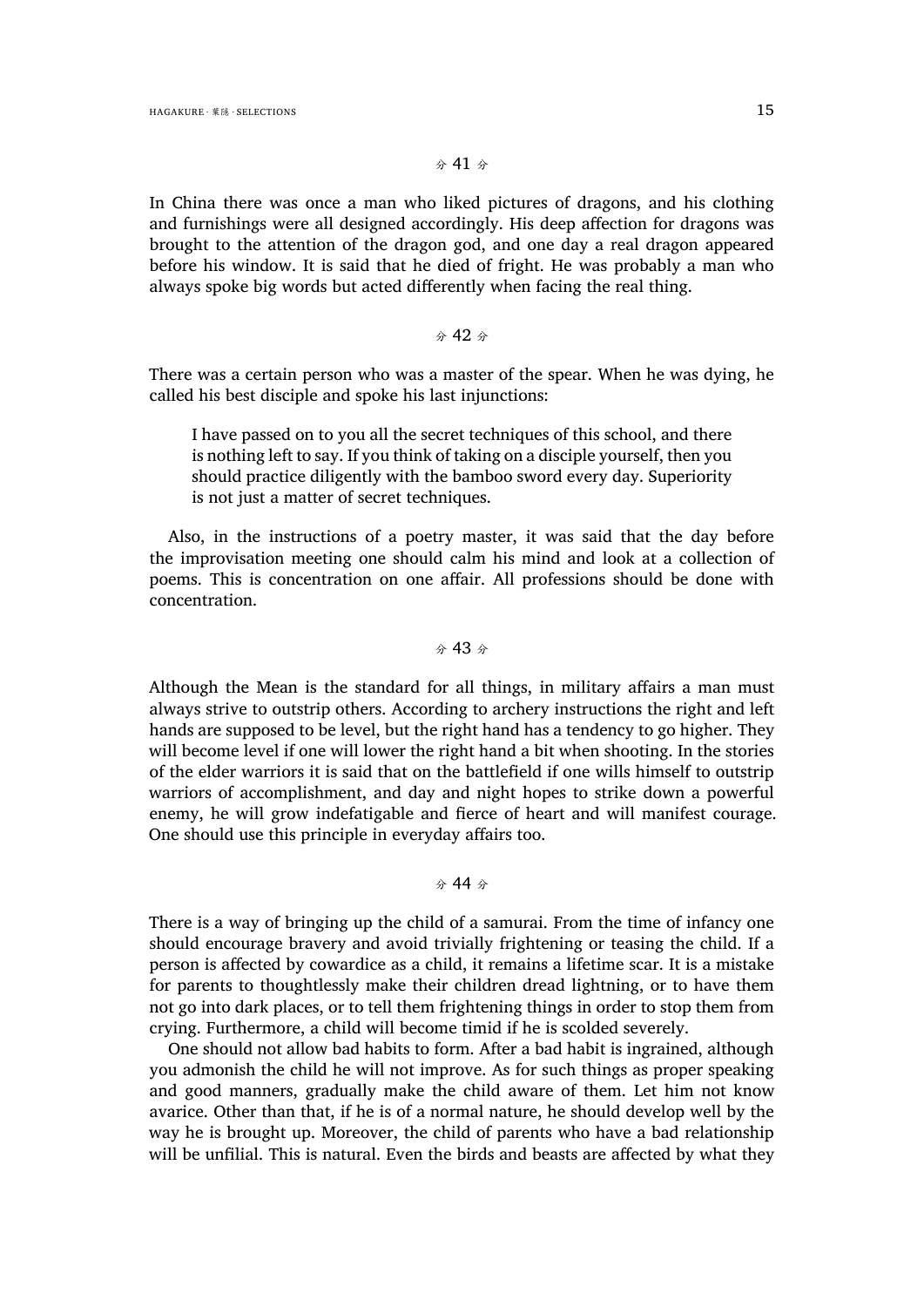are used to seeing and hearing from the time they are born. Also, the relationship between father and child may deteriorate because of a mother's foolishness. A mother loves her child above all things, and will be partial to the child that is corrected by his father. If she becomes the child's ally, there will be discord between father and son. Because of the shallowness of her mind, a woman sees the child as her support in old age.

分 45 分

You will be tripped up by people when your resolution is lax. Moreover, if at a meeting you are distracted while another person is speaking, by your carelessness you may think that he is of your opinion and you will follow along saying, "Of course, of course," even though he is saying something that is contrary to your own feelings, and others will think that you are in agreement with him. Because of this, you should never be distracted even for an instant when meeting with others.

When you are listening to a story or being spoken to, you should be mindful not to be tripped up; and if there is something that you do not agree with, to speak your mind, to show your opponent his error, and to grapple with the situation. Even in unimportant affairs mistakes come from little things. One should be mindful of this. Moreover, it is better not to become acquainted with men about whom you have formerly had some doubts. No matter what you do, they will be people by whom you will be tripped up or taken in, To be certain of this fact you must have much experience.

#### 分 46 分

The saying, "The arts aid the body," is for samurai of other regions. For samurai of the Nabeshima clan the arts bring ruin to the body. In all cases, the person who practices an art is an artist, not a samurai, and one should have the intention of being called a samurai.

When one has the conviction that even the slightest artful ability is harmful to the samurai, all the arts become useful to him. One should understand this sort of thing.

分 47 分

Ordinarily, looking into the mirror and grooming oneself is sufficient for the upkeep of one's personal appearance. This is very important. Most people's personal appearance is poor because they do not look into the mirror well enough.

Training to speak properly can be done by correcting one's speech when at home. Practice in letter writing goes to the extent of taking care in even one-line letters.

It is good if all the above contain a quiet strength. Moreover, according to what the priest Ryozan heard when he was in the Kamigata area, when one is writing a letter, he should think that the recipient will make it into a hanging scroll.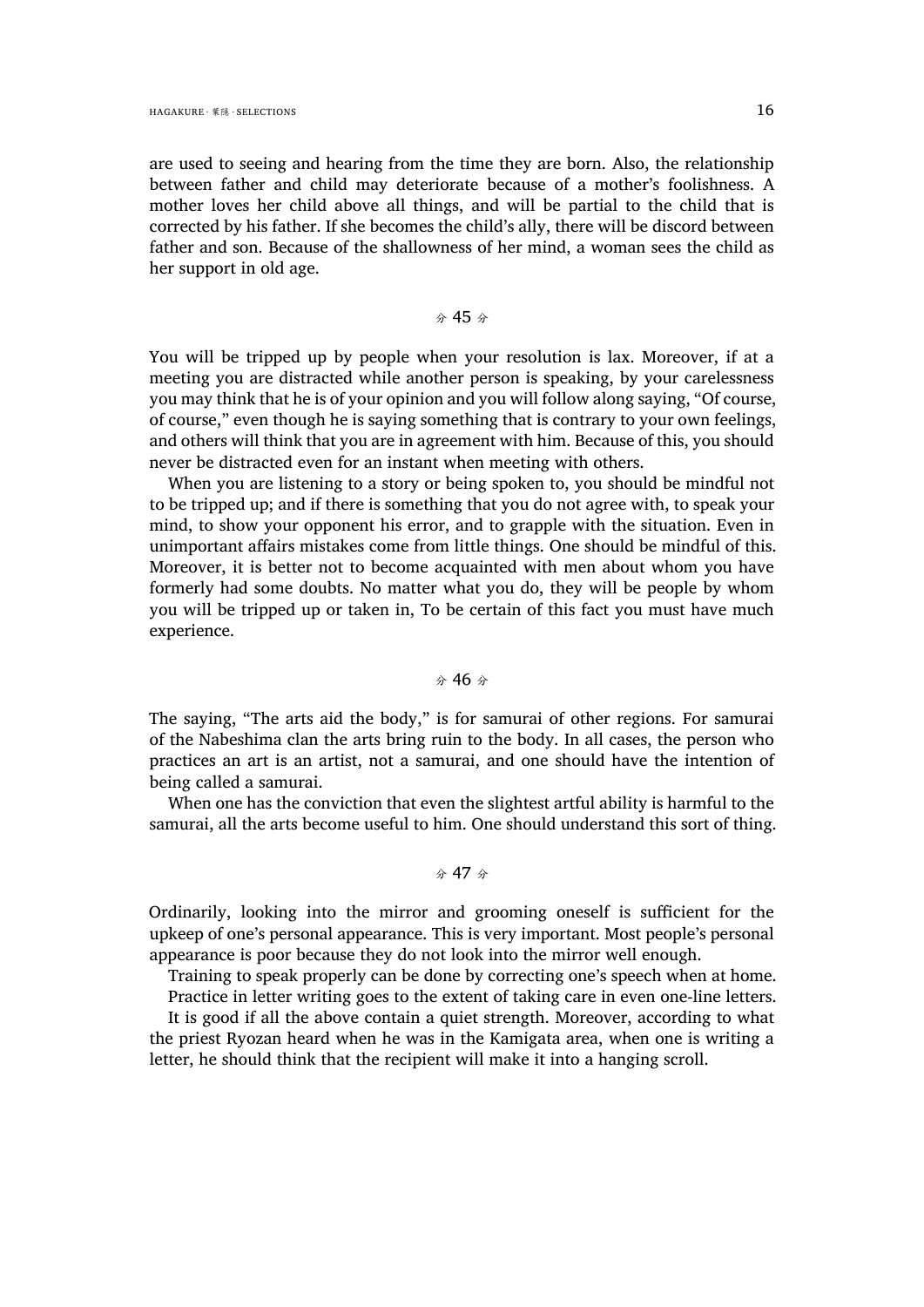## 分 48 分

It is said that one should not hesitate to correct himself when he has made a mistake. If he corrects himself without the least bit of delay, his mistakes will quickly disappear. But when he tries to cover up a mistake, it will become all the more unbecoming and painful. When words that one should not use slip out, if one will speak his mind quickly and clearly, those words will have no effect and he will not be obstructed by worry. If there is, however, someone who blames a person for such a thing, one should be prepared to say something like, "I have explained the reason for my careless speech. There is nothing else to be done if you will not listen to reason. Since I said it unwittingly, it should be the same as if you didn't hear it. No one can evade blame." And one should never talk about people or secret matters. Furthermore, one should only speak according to how he judges his listener's feelings.

#### 分 49 分

The proper manner of calligraphy is nothing other than not being careless, but in this way one's writing will simply be sluggish and stiff. One should go beyond this and depart from the norm. This principle applies to all things.

#### 分 50 分

It is said, "When you would see into a person's heart, become ill." When you are sick or in difficulties, many of those who were friendly or close to you in daily life will become cowards. Whenever anyone is in unhappy circumstances, you should above all inquire after them by visiting or sending some gift. And you should never in your whole life be negligent toward someone from whom you have received a favour.

By such things the consideration of others can be seen. In this world the people who will rely on others when they are in difficulties and afterwards not give them a thought are many.

## 分 51 分

You cannot tell whether a person is good or bad by his vicissitudes in life. Good and bad fortune are matters of fate. Good and bad actions are Man's Way. Retribution of good and evil is taught simply as a moral lesson.

#### 分 52 分

Because of some business, Morooka Hikoemon was called upon to swear before the gods concerning the truth of a certain matter. But he said, "A samurai's word is harder than metal. Since I have impressed this fact upon myself, what more can the gods and Buddhas do?" and the swearing was cancelled. This happened when he was twenty-six.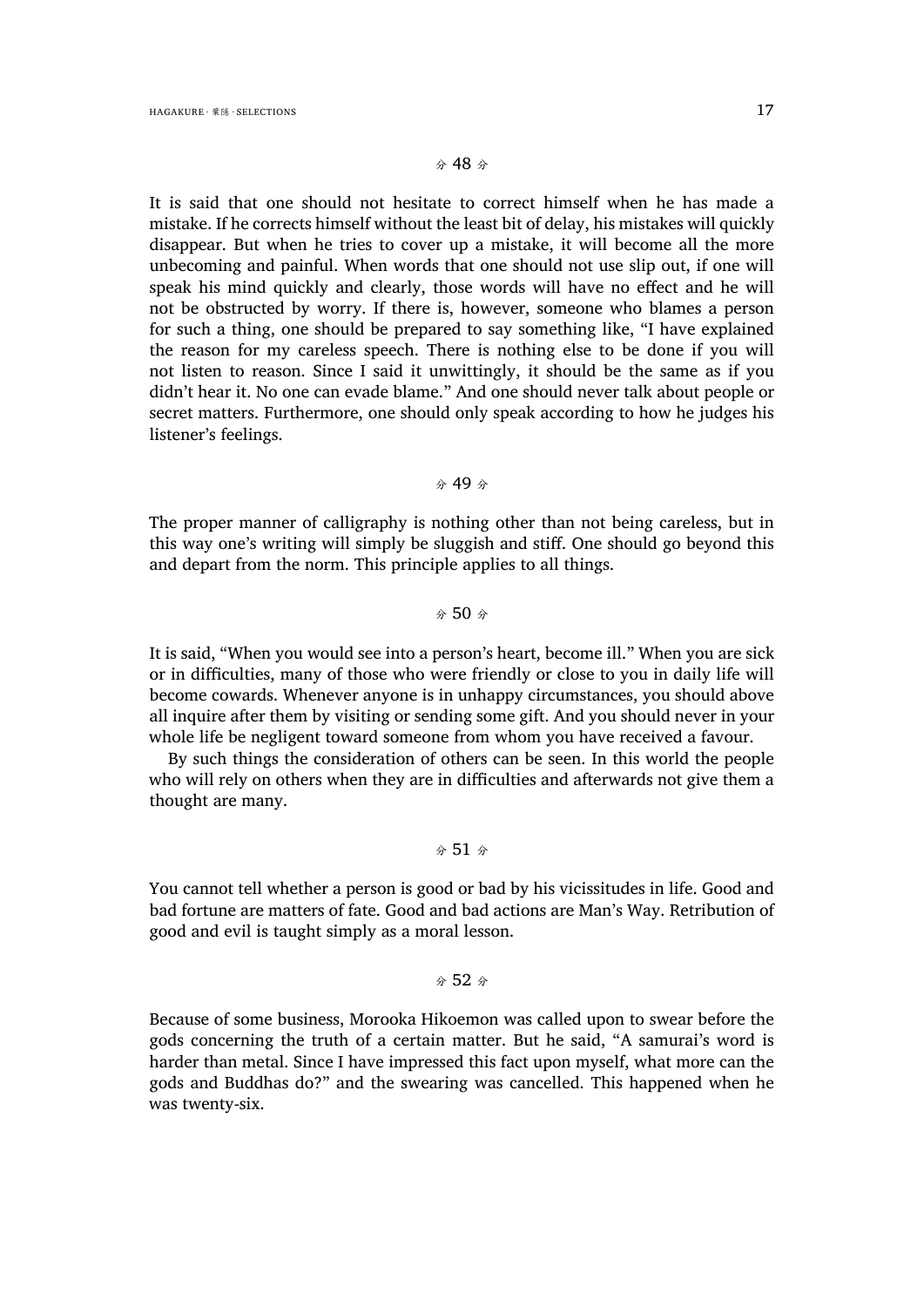## 分 53 分

Master Ittei said, "Whatever one prays for will be granted. Long ago there were no matsutake mushrooms in our province. Some men who saw them in the Kamigata area prayed that they might grow here, and nowadays they are growing all over Kitagama. In the future I would like to have Japanese cypress grow in our province. As this is something that everyone desires, I predict it for the future. This being so, everyone should pray for it."

#### 分 54 分

When something out of the ordinary happens, it is ridiculous to say that it is a mystery or a portent of something to come. Eclipses of the sun and moon, comets, clouds that flutter like flags, snow in the fifth month, lightning in the twelfth month, and so on, are all things that occur every fifty or one hundred years. They occur according to the evolution of Yin and Yang. The fact that the sun rises in the east and sets in the west would be a mystery, too, if it were not an everyday occurrence. It is not dissimilar. Furthermore, the fact that something bad always happens in the world when strange phenomena occur is due to people seeing something like fluttering clouds and thinking that something is going to happen. The mystery is created in their minds, and by waiting for the disaster, it is from their very minds that it occurs. The rise of portents always has to do with word of mouth.

#### 分 55 分

Calculating people are contemptible. The reason for this is that calculation deals with loss and gain, and the loss and gain mind never stops. Death is considered loss and life is considered gain. Thus, death is something that such a person does not care for, and he is contemptible.

Furthermore, scholars and their like are men who with wit and speech hide their own true cowardice and greed. People often misjudge this.

## 分 56 分

Lord Naoshige said, "The Way of the Samurai is in desperateness. Ten men or more cannot kill such a man. Common sense will not accomplish great things. Simply become insane and desperate."

"In the Way of the Samurai, if one uses discrimination, he will fall behind. One needs neither loyalty nor devotion, but simply to become desperate in the Way. Loyalty and devotion are of themselves within desperation."

分 57 分

The saying of Shida Kichinosuke, "When there is a choice of either living or dying, as long as there remains nothing behind to blemish one's reputation, it is better to live," is a paradox. He also said, "When there is a choice of either going or not going, it is better not to go." A corollary to this would he, "When there is a choice of either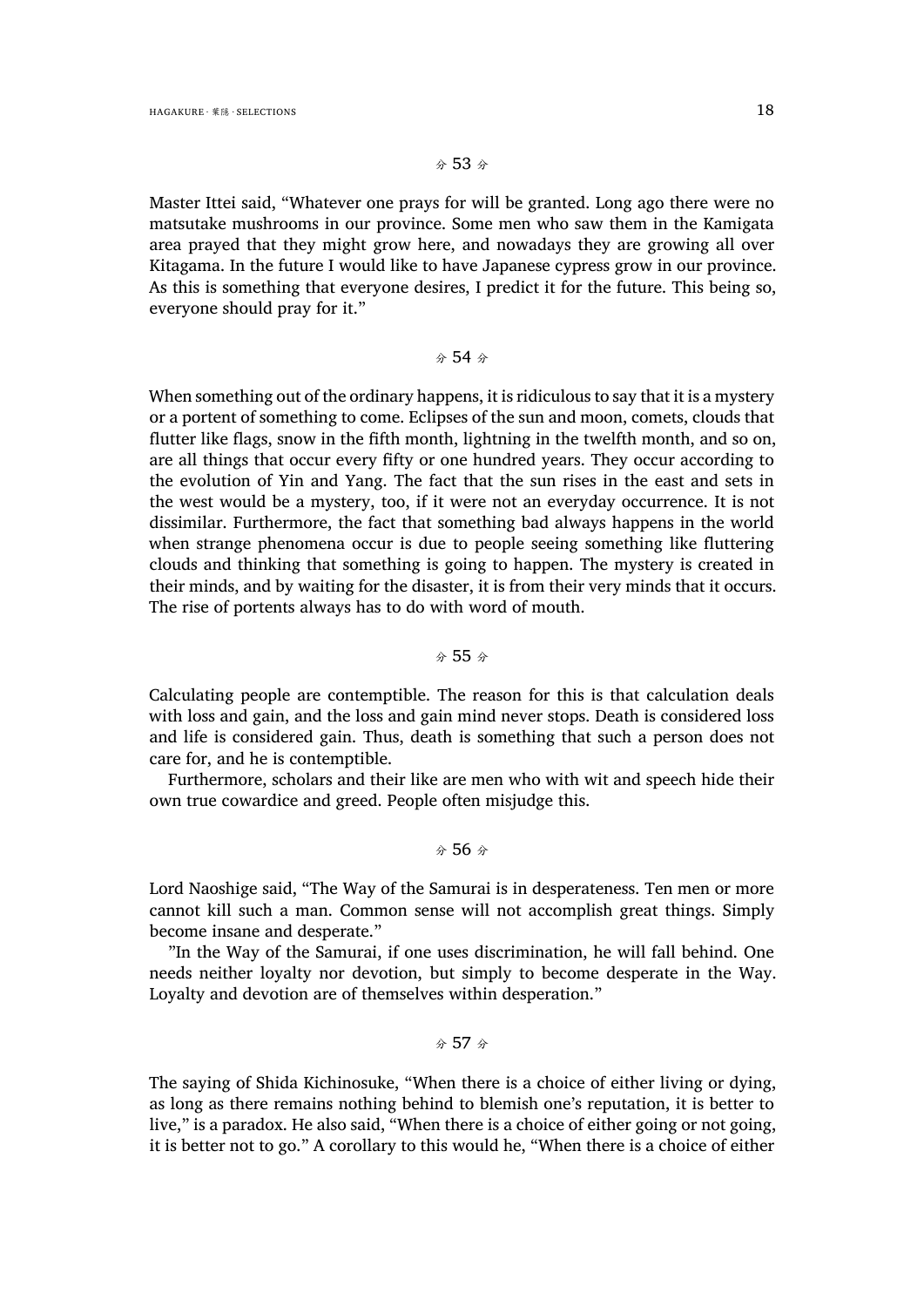eating or not eating, it is better not to eat. When there is a choice of either dying or not dying, it is better to die."

When meeting calamities or difficult situations, it is not enough to simply say that one is not at all flustered. When meeting difficult situations, one should dash forward bravely and with joy. It is the crossing of a single barrier and is like the saying, "The more the water, the higher the boat."

分 58 分

It is spiritless to think that you cannot attain to that which you have seen and heard the masters attain. The masters are men. You are also a man. If you think that you will be inferior in doing something, you will be on that road very soon. Master Ittei said, "Confucius was a sage because he had the will to become a scholar when he was fifteen years old. He was not a sage because he studied later on." This is the same as the Buddhist maxim, "First intention, then enlightenment."

#### 分 59 分

A warrior should be careful in all things and should dislike to be the least bit worsted. Above all, if he is not careful in his choice of words he may say things like, "I am a coward," or "At that time I'd probably run," or "How frightening," or "How painful." These are words that should not be said even in jest, on a whim, or when talking in one's sleep. If a person with understanding hears such things, he will see to the bottom of the speaker's heart. This is something that should be carefully thought about beforehand.

## 分 60 分

When one's own attitude on courage is fixed in his heart, and when his resolution is devoid of doubt, then when the time comes he will of necessity be able to choose the right move. This will be manifested by one's conduct and speech according to the occasion. One's word is especially important. It is not for exposing the depths of one's heart. This is something that people will know by one's everyday affairs.

## 分 61 分

After I took up the attitude of a retainer, I never sat sloppily whether at home or in some other place. Neither did I speak, but if there was something that could not be done properly without words, I made an effort to settle things by putting ten words into one. Yamazaki Kurando was like this.

#### 分 62 分

It is said that even after one's head has been cut off, he can still perform some function. This fact can be known from the examples of Nitta Yoshisada and Ono Doken. How shall one man be inferior to another? Mitani Jokyu said, "Even if a man be sick to death, he can bear up for two or three days."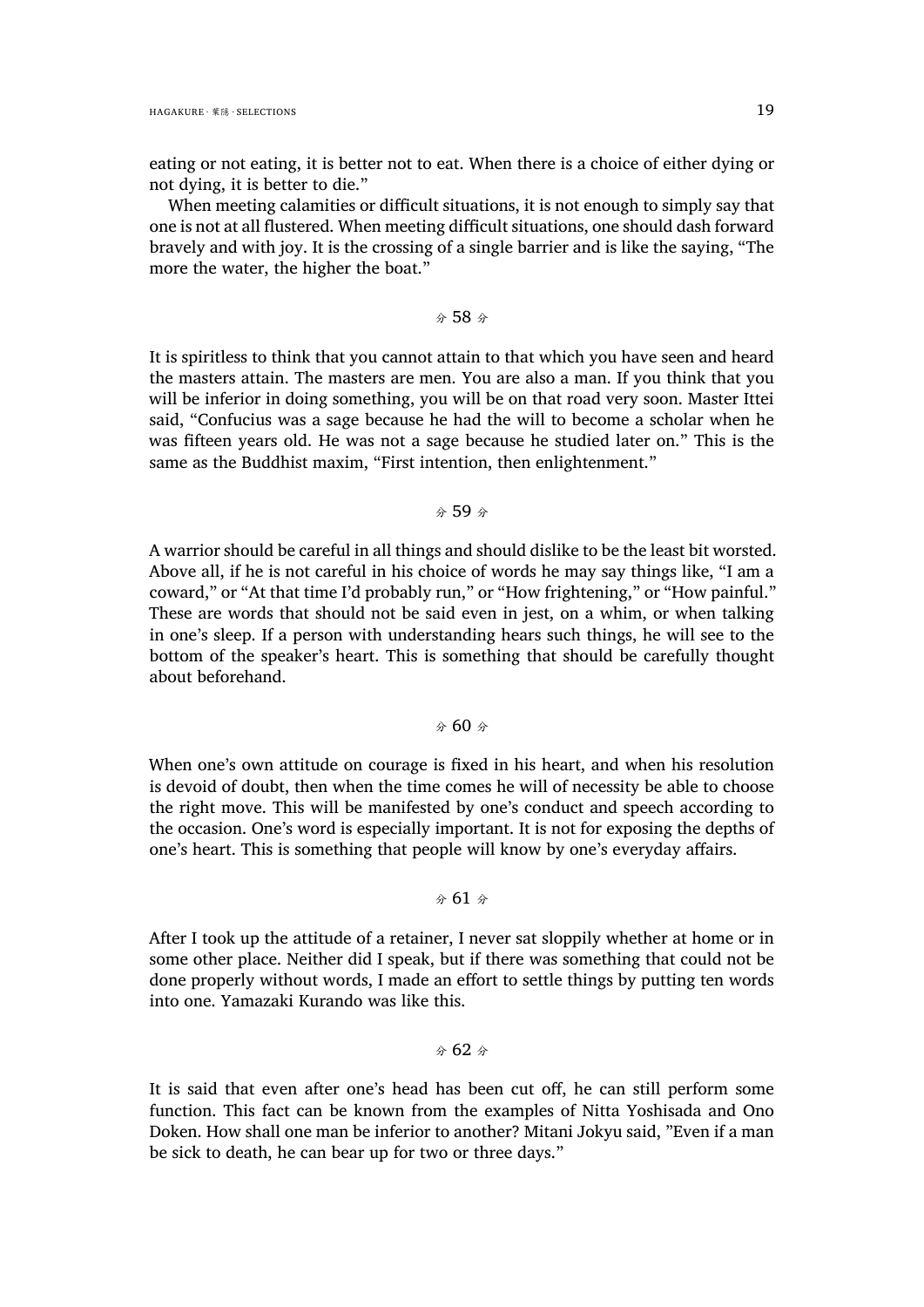HAGAKURE · 葉隱 · SELECTIONS  $20$ 

In the words of the ancients, one should make his decisions within the space of seven breaths. Lord Takanobu said, "If discrimination is long, it will spoil." Lord Naoshige said, "When matters are done leisurely, seven out of ten will turn out badly. A warrior is a person who does things quickly."

When your mind is going hither and thither, discrimination will never be brought to a conclusion. With an intense, fresh and unyielding spirit, one will make his judgments within the space of seven breaths. It is a matter of being determined and having the spirit to break right through to the other side.

## 分 63 分

In admonishing the master, if one is not of the proper rank to do so, it shows great loyalty to have someone who is of that rank speak and have the master correct his mistakes. To be on a footing to do this one must be on cordial terms with everyone. If one does this for his own sake, it is simply flattery. One does this, rather, in his concern to support the clan on his own. If one will do it, it can be done.

Bad relations between retired and present rulers, father and son, and elder and younger brothers develop from selfish motives. The proof of this is that there are no such bad relations between master and retainer.

$$
\hat{\nu} \ 64 \ \hat{\nu}
$$

Illnesses and the like become serious because of one's feelings. I was born when my father was seventy-one years old and was hence a rather sickly child. The doctor said that I would not live beyond twenty. But because I had the great desire to be of use even in old age, when the chance came I improved my health and have not been sick since. And I have abstained from sex and have consistently used moxa. There are things that I feel have definitely had effect.

## 分 65 分

There is a saying that even though one burns up a *mamushi*<sup>6</sup> seven times, it will return each time to its original form. This is my great hope. I have always been obsessed with one idea: to be able to realise my heart's desire, which is that, though I am born seven times, each time I will be reborn as a retainer of my clan.

## 分 66 分

Yamamoto Jin'emon once said that it is best for a samurai to have good retainers. Military affairs are not matters for one person alone, regardless of how useful he tries to be. Money is something that one can borrow from people, but a good man cannot suddenly be come by. One should sustain a man kindly and well from the first. And in having retainers it will not do to nourish oneself alone. If you divide what you have and feed your lower ranks, you will be able to hold good men.

<sup>&</sup>lt;sup>6</sup>A poisonous snake.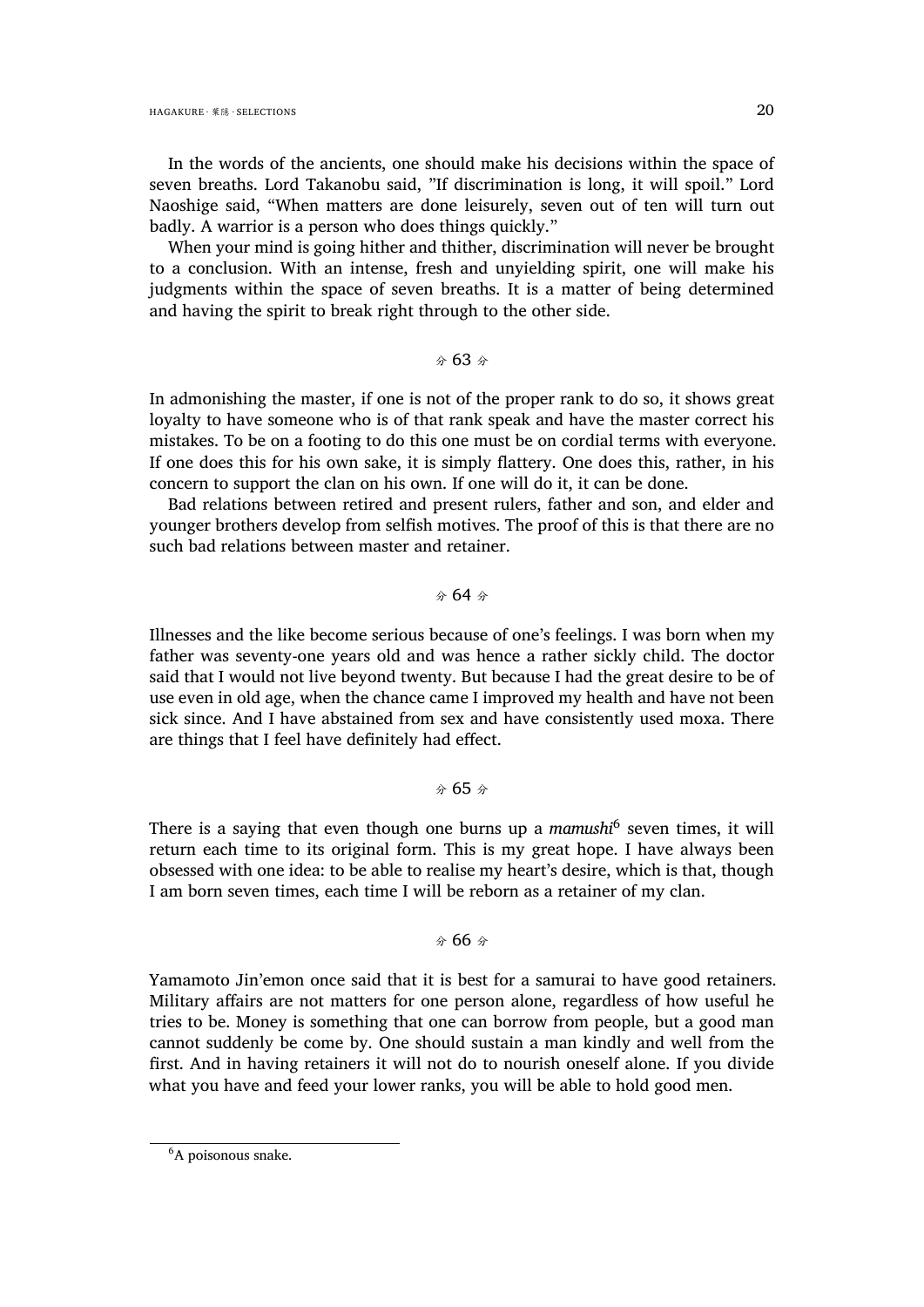A person with a bit of wisdom is one who will criticise the times. This is the basis of disaster. A person who is discreet in speaking will be useful during the good times and will avoid punishment during the bad.

分 68 分

Being superior to others is nothing other than having people talk about your affairs and listening to their opinions. The general run of people settle for their own opinions and thus never excel. Having a discussion with a person is one step in excelling him. A certain person discussed with me the written materials at the clan office. He is better than someone like me in writing and researching. In seeking correction from others, you excel them.

#### 分 69 分

It is bad when one thing becomes two. One should not look for anything else in the Way of the Samurai. It is the same for anything that is called a Way. Therefore, it is inconsistent to hear something of the Way of Confucius or the Way of the Buddha, and say that this is the Way of the Samurai. If one understands things in this manner, he should be able to hear about all Ways and be more and more in accord with his own.

#### 分 70 分

For a samurai, a simple word is important no matter where he may be. By just one single word martial valour can be made apparent. In peaceful times words show one's bravery. In troubled times, too, one knows that by a single word his strength or cowardice can be seen. This single word is the flower of one's heart. It is not something said simply with one's mouth.

A warrior should not say something fainthearted even casually. He should set his mind to this beforehand. Even in trifling matters the depths of one's heart can be seen.

## 分 71 分

No matter what it is, there is nothing that cannot be done. If one manifests the determination, he can move heaven and earth as he pleases. But because man is pluckless, he cannot set his mind to it. Moving heaven and earth without putting forth effort is simply a matter of concentration.

## 分 72 分

A person who is said to be proficient at the arts is like a fool. Because of his foolishness in concerning himself with just one thing, he thinks of nothing else and thus becomes proficient. He is a worthless person.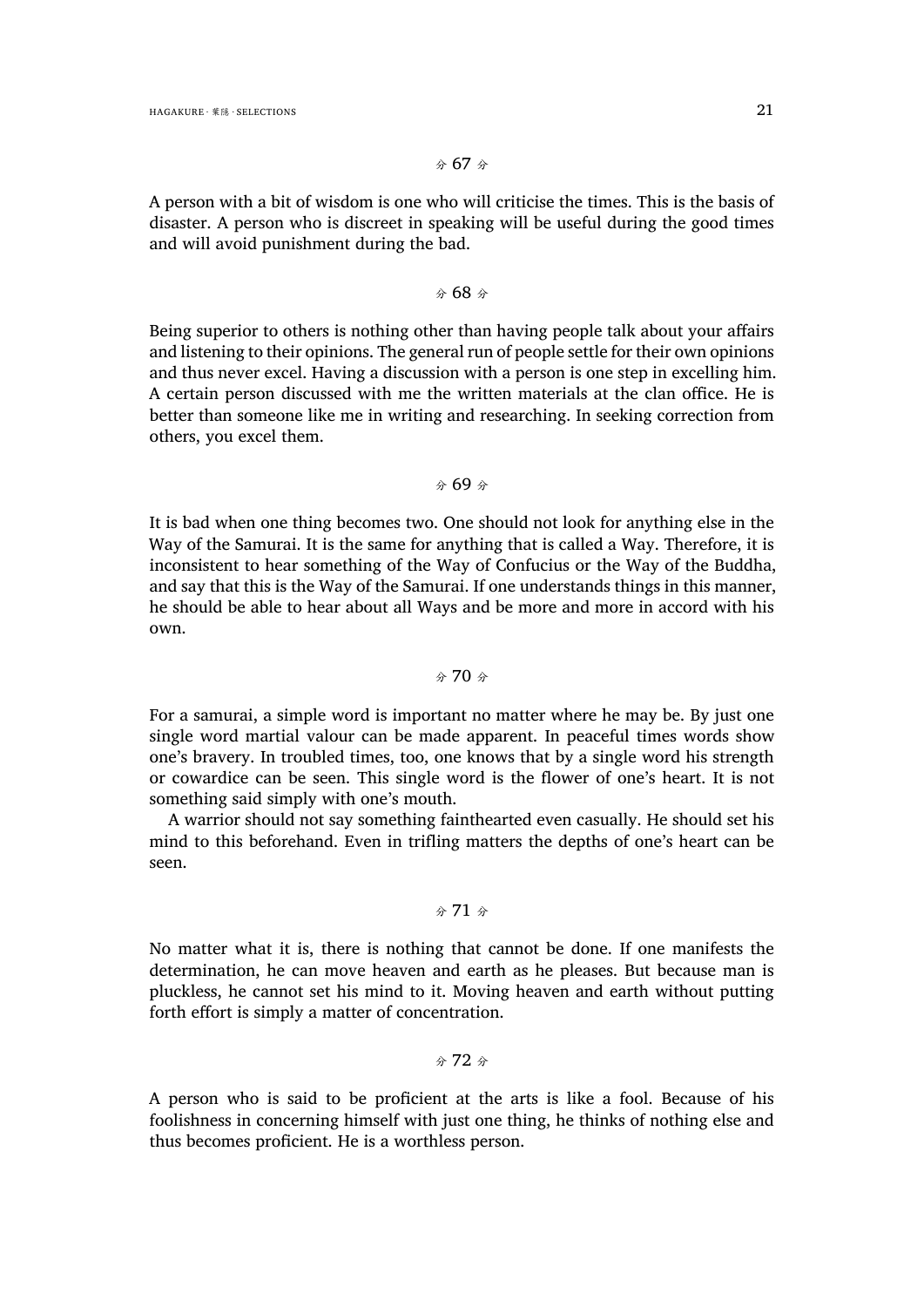When discussing things with someone, it is best to speak appropriately about whatever the subject may be. No matter how good what you are saying might be, it will dampen the conversation if it is irrelevant.

分 74 分

When someone is giving you his opinion, you should receive it with deep gratitude even though it is worthless. If you don't, he will not tell you the things that he has seen and heard about you again. It is best to both give and receive opinions in a friendly way.

分 75 分

When one is involved in the affairs of a warrior such as being a *kaishaku* or making an arrest within one's own clan or group, people will notice when the time comes if he has resolved beforehand that no one can take his place. One should always take the attitude of standing above others in martial valour, always feel that he is inferior to no one, and always cultivate his courage.

When on the battlefield, if you try not to let others take the lead and have the sole intention of breaking into the enemy lines, then you will not fall behind others, your mind will become fierce, and you will manifest martial valour. This fact has been passed down by the elders. Furthermore, if you are slain in battle, you should be resolved to have your corpse facing the enemy.

分 76 分

If everyone were in accord and left things to Providence, their hearts would be at ease. If they are not in accord, though they would do acts of righteousness, they lack loyalty. To be at odds with one's companions, to be prone to miss even infrequent meetings, to speak only cantankerous words—all come from a shallow foolishness of mind. But thinking of the moment of truth, even though it be unpleasant, one should fix it in his mind to meet people cordially at all times and without distraction, and in a way in which one will not seem bored. Moreover, in this world of uncertainties one is not even sure of the present. It would be worthless to die while being thought ill of by people. Lies and insincerity are unbecoming. This is because they are for self-profit.

Though it is not profitable to have others lead the way, or not to be quarrelsome, or not to be lacking in manners, or to be humble, if one will do things for the benefit of others and meet even those whom he has met often before in a first-time manner, he will have no bad relationships. Manners between husband and wife are not different from this. If one is as discreet in the end as he is in the beginning, there should be no discord.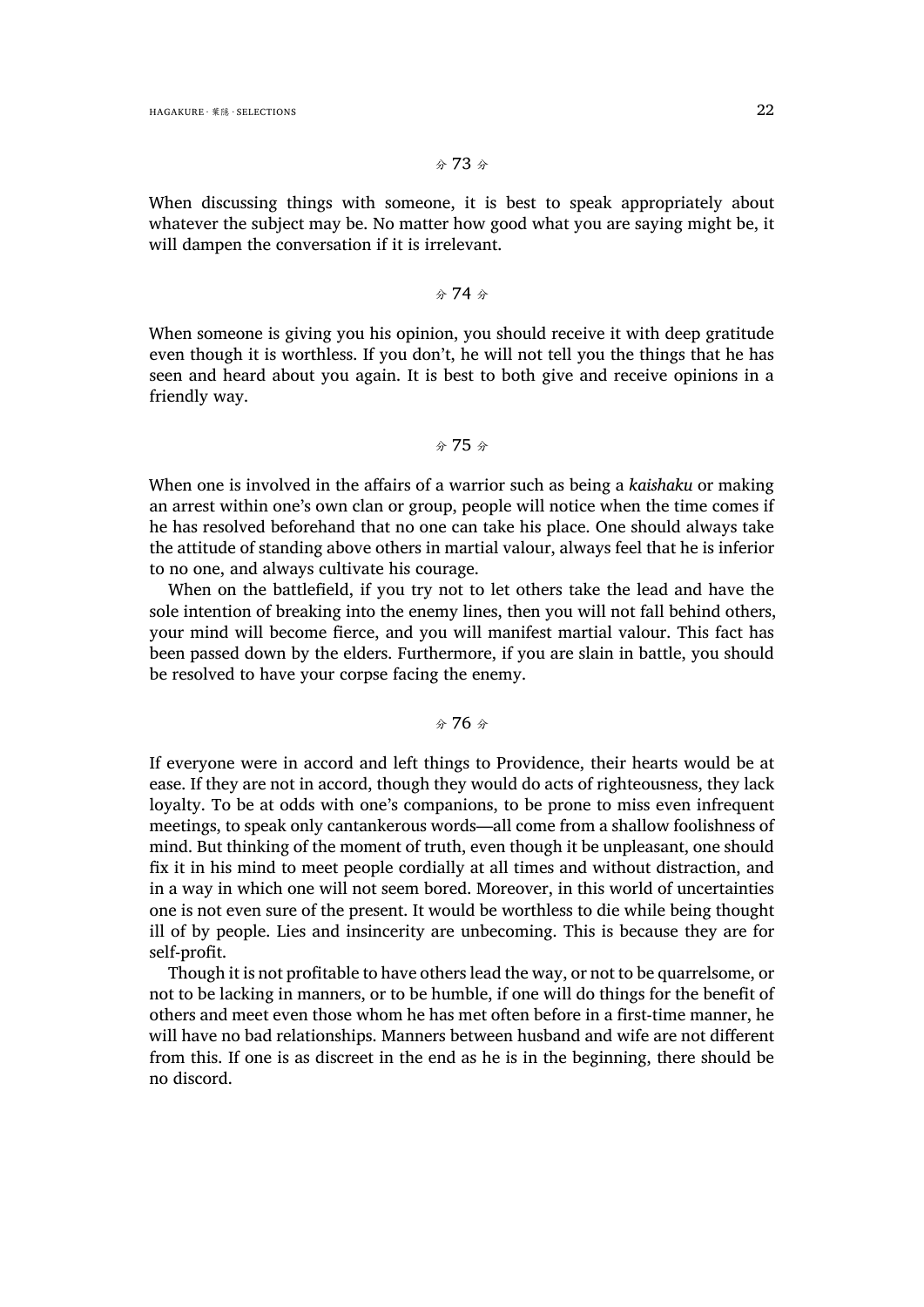There is a certain priest who is said to be able to get everything accomplished by means of his cleverness. There is not a monk in Japan today who can oppose him. This is not the least bit strange. There is simply no one who sees through to the foundation of things.

#### 分 78 分

There is a saying that great genius matures late. If something is not brought to fruition over a period of twenty to thirty years, it will not be of great merit. When a retainer is of a mind to do his work hurriedly, he will intrude upon the work of others and will be said to be young but able. He will become over-enthusiastic and will be considered rather rude. He will put on the airs of someone who has done great works, will become a flatterer and insincere, and will be talked about behind his back. In the pursuit of one's development, if he does not make great effort and is not supported by others in his advancement in the world, he will be of no use.

## 分 79 分

According to a story at the Ryutaiji, there was a master of the Book of Changes in the Kamigata area who said that even if a man is a priest, it is useless to give him rank while he is under the age of forty. This is because he will make many mistakes. Confucius was not the only man to become unperplexed after reaching the age of forty. Upon reaching the age of forty, both wise and foolish have gone through an appropriate amount of experience and will no longer be perplexed.

#### 分 80 分

Until the age of forty it is best to gather strength. It is appropriate to have settled down by the age of fifty.

#### 分 81 分

Until one reaches the age of forty it is better to put off wisdom and discrimination and excel in vitality. According to the person and the rank, though a person has passed the age of forty, if he has no vitality, he will get no response from others.

#### 分 82 分

Senility is when one goes about doing only that towards which he is most inclined. One is able to suppress and hide this while his vigour is still strong, but when he weakens, the essential strong points of his nature appear and are a shame to him. This manifests itself in several forms, but there is not a man who does not get senile by the time he reaches sixty. And when one thinks that he will not be senile, he is already so. It can be thought that Master Ittei had a senility of argumentation. As if to show that he alone could support the House of Nabeshima, he went about with a senile appearance to prominent people's houses and chatted amiably with them.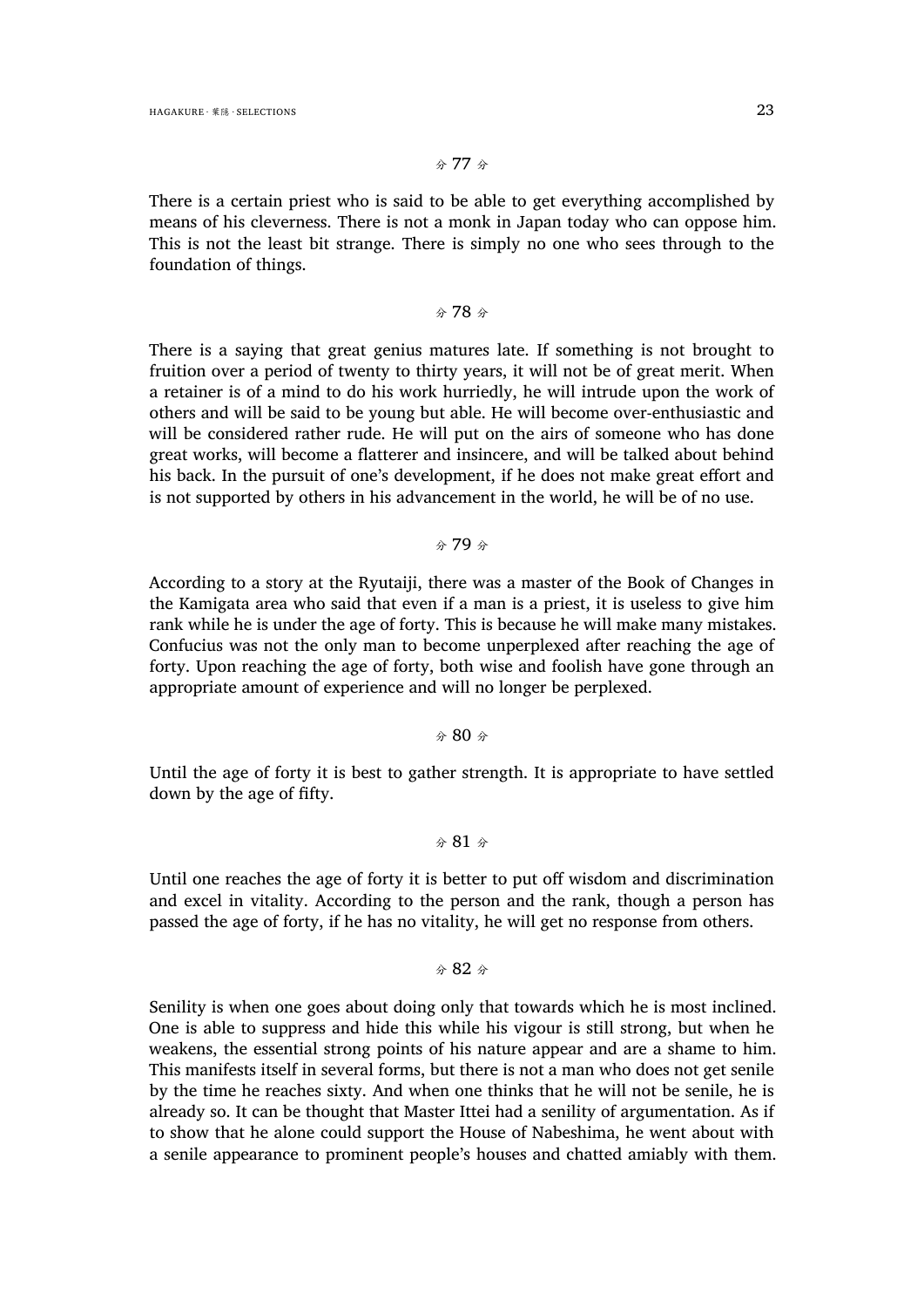At the time, everybody thought that it was reasonable, but thinking about it now, it was senility. For myself, with that good example and the feeling that dotage was overtaking me, I declined to participate at the temple on the thirteenth anniversary of Lord Mitsushige's death, and I have decided to stay more and more indoors. One must get a clear view of what lies ahead.

$$
\hat{v} \ 83 \ \hat{v}
$$

If one is but secure at the foundation, he will not be pained by departure from minor details or affairs that are contrary to expectation. But in the end, the details of a matter are important. The right and wrong of one's way of doing things are found in trivial matters.

分 84 分

Concerning martial valour, merit lies more in dying for one's master than in striking down the enemy. This can be understood from the devotion of Sate Tsugunobu.

分 85 分

When I was young, I kept a "Diary of Regret" and tried to record my mistakes day by day, but there was never a day when I didn't have twenty or thirty entries. As there was no end to it, I gave up. Even today, when I think about the day's affairs after going to bed, there is never a day when I do not make some blunder in speaking or in some activity. Living without mistakes is truly impossible. But this is something that people who live by cleverness have no inclination to think about.

分 86 分

When reading something aloud, it is best to read from the belly. Reading from one's mouth, one's voice will not endure. This is Nakano Shikibu's teaching.

分 87 分

During happy times, pride and extravagance are dangerous. If one is not prudent in ordinary times, he will not be able to catch up. A person who advances during good times will falter during the bad.

分 88 分

Master Ittei said, "In calligraphy it is progress when the paper, brush and ink are in harmony." Yet they are so wont to be disjointed!

The master took a book from its box. When he opened it there was the smell of drying clove buds.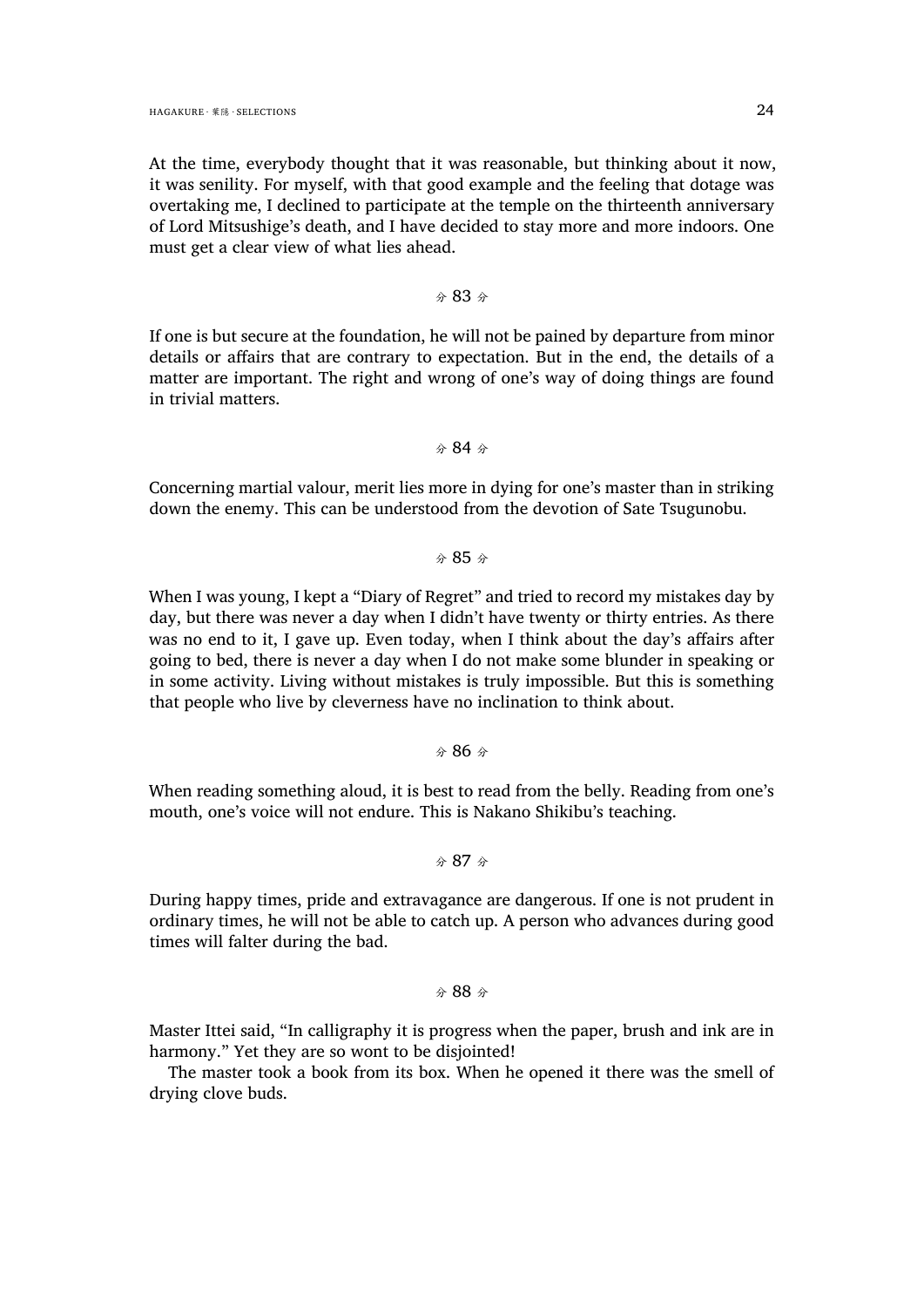What is called generosity is really compassion. In the Shin'ei it is written, "Seen from the eye of compassion, there is no one to be disliked. One who has sinned is to be pitied all the more." There is no limit to the breadth and depth of one's heart. There is room enough for all. That we still worship the sages of the three ancient kingdoms is because their compassion reaches us yet today. Whatever you do should be done for the sake of your master and parents, the people in general, and for posterity. This is great compassion. The wisdom and courage that come from compassion are real wisdom and courage. When one punishes or strives with the heart of compassion, what he does will be limitless in strength and correctness. Doing something for one's own sake is shallow and mean and turns into evil. I understood the matters of wisdom and courage some time ago. I am just now beginning to understand the matter of compassion.

Lord Ieyasu said, "The foundation for ruling the country in peace is compassion, for when one thinks of the people as being his children, the people will think of him as their parent." Moreover, can't it be thought that the names "group parent" and "group child" [i.e., group leader and member] are so called because they are attached to each other by the harmonious hearts of a parent-child relationship?

One can understand that Lord Naoshige's phrase, "A faultfinder will come to be punished by others," came from his compassion. His saying, "Principle is beyond reason," should also be considered compassion. He enthusiastically stated that we should taste the inexhaustible.

#### 分 90 分

Master Ittei said, "If one were to say what it is to do good, in a single word it would be to endure suffering. Not enduring is bad without exception."

#### 分 91 分

Recently, a certain person on his way to Edo sent home a detailed letter from the first night's inn. Though he was a person who neglected such things when he was busy, he excelled other people in being as attentive as this.

#### 分 92 分

In the judgment of the elders, a samurai's obstinacy should be excessive. A thing done with moderation may later be judged to be insufficient. I have heard that when one thinks he has gone too far, he will not have erred. This sort of rule should not be forgotten.

When one has made a decision to kill a person, even if it will be very difficult to succeed by advancing straight ahead, it will not do to think about going at it in a long roundabout way. One's heart may slacken, he may miss his chance, and by and large there will be no success. The Way of the Samurai is one of immediacy, and it is best to dash in headlong. When a certain man was going to the sutra readings at the Jissoin in Kawakami, one of his pages got drunk on the ferryboat and began to pester one of the sailors. When they landed on the other side, as the page had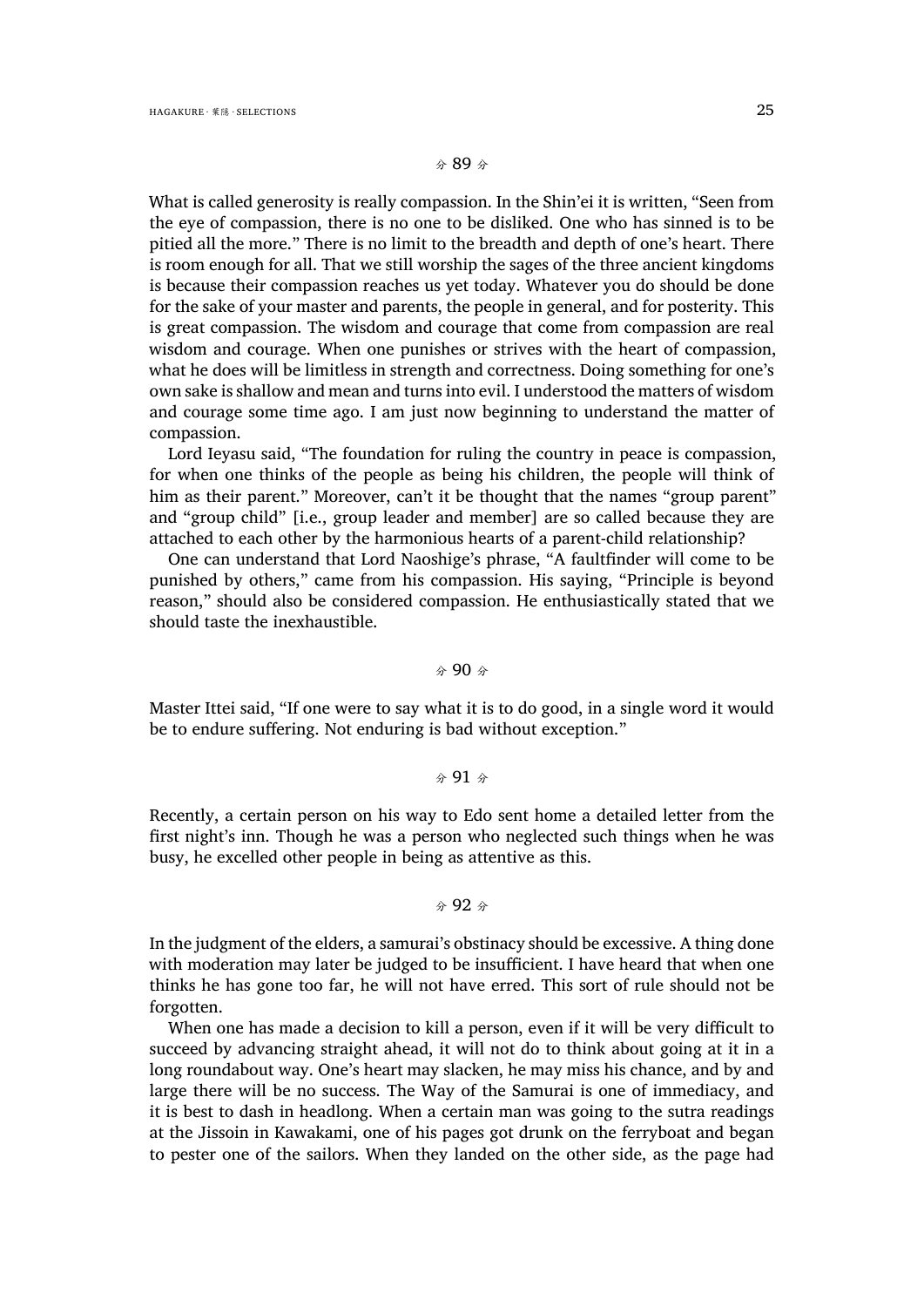drawn his sword, the sailor took a pole and struck him on the head. At that time the other sailors all ran up together carrying oars and were at the point of striking the page down. However, as the master passed by with an air of not knowing what was happening, one of the other pages ran back and apologised to the sailors. Then, pacifying his comrade, he accompanied him home. That night the page who had been drunk learned that his sword was being taken away from him.

Now, first of all, it was an insufficiency on the master's part not to have reproved and pacified the drunken page while they were on the boat. Furthermore, even though his page had acted unreasonably, after he had been struck on the head there was no reason for an apology. The master should have approached the sailor and the drunken page in an apologetic manner and cut them both down. Certainly he was a spiritless master.

分 93 分

The resolution of the men of former times was deep. Those between the ages of thirteen and sixty went to the front lines. For this reason men of advanced years hid their age.

## 分 94 分

For serious affairs that bear directly on oneself, if one does not take care of things by making his own judgment his foundation and breaking through headlong, matters will not be brought to a close. In conferring with people about matters of importance, there may be many cases when your affair is thought lightly of, or when people will not speak of the real circumstances. At such times one must use his own judgment. At any rate, it is sufficient to go crazy<sup>7</sup> and choose to throw away one's life. At such a time, if one thinks about doing things well, confusion will soon arise and he will blunder. In many cases one's downfall may be brought about by an ally who is trying to do something for one's benefit, or one may be killed by his friend's kindness. It is the same as when one requests permission to become a monk.

## 分 95 分

Lord Naoshige said, "An ancestor's good or evil can be determined by the conduct of his descendants." A descendant should act in a way that will manifest the good in his ancestor and not the bad. This is filial piety.

It is a wretched thing that one's family lineage be thrown into confusion with an adoption based on money alone. Such a thing is immoral from the beginning, but it is extreme wickedness to be thus immoral with the excuse that without doing so one will be unable to afford even today's rice.

#### 分 96 分

<sup>7</sup>*Kichigai* 気違い, mad, insane, frenzied. The etymology points to a disturbance of the *ki* 気 or vital energy principle.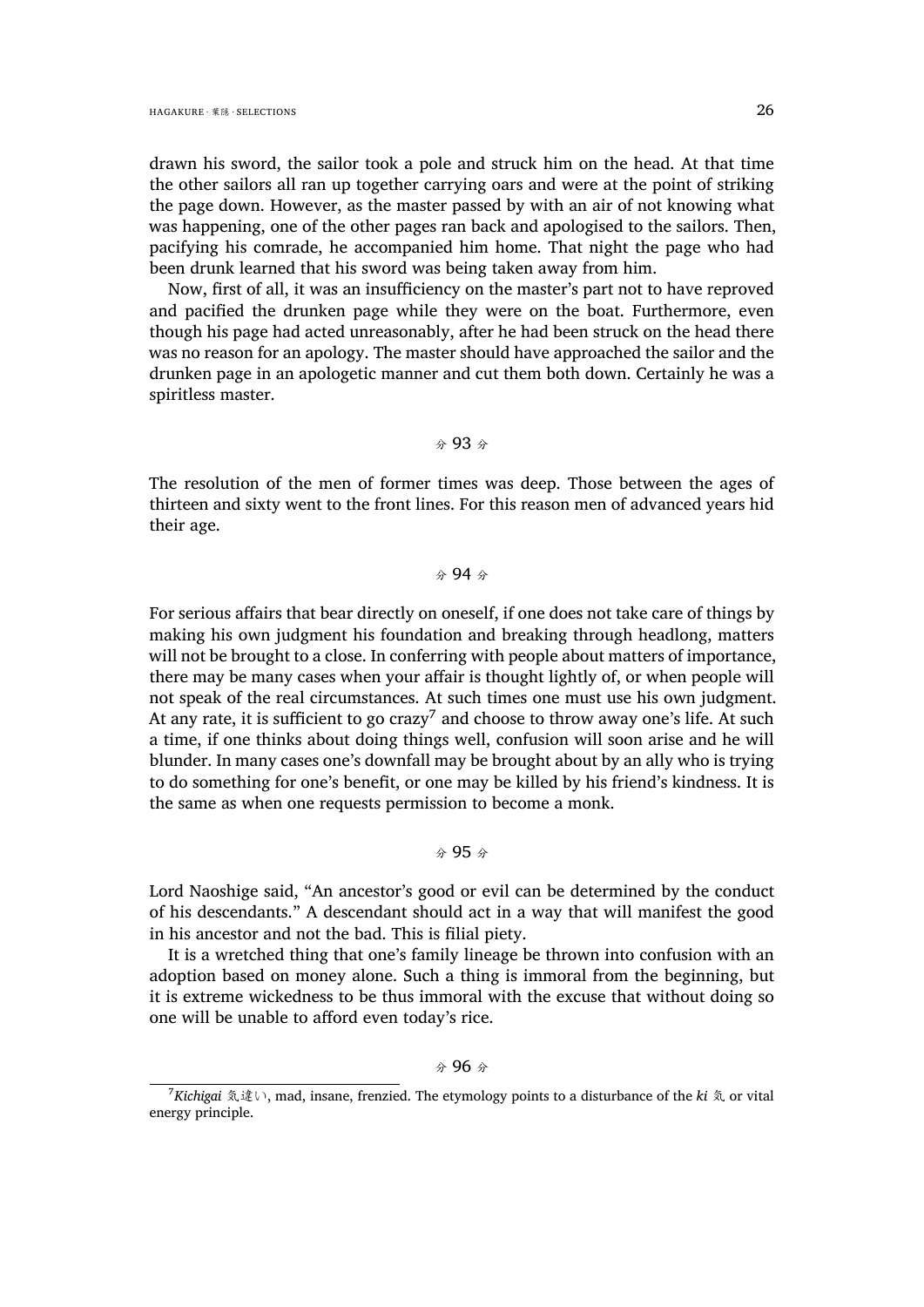When Nakano Shogen committed *seppuku*, the members of his group gathered at Oki Hyobu's place and said various bad things about him. Hyobu said, "One does not speak bad things about a person after his death. And especially since a person who has received some censure is to be pitied, it is the obligation of a samurai to speak something good of him, no matter how little. There is no doubt that in twenty years Shogen will have the reputation of a faithful retainer." These were truly the words of a seasoned man.

分 97 分

To place one's armour out splendidly is a fine discipline, but it is sufficient if it is simply all accounted for. Fukabori Inosuke's armour is a good example. Men of high rank and with many retainers will also need such things as money to set aside for campaign use. It is said that Okabe Kunai made bags equaling the number of men in his group, affixed a name to each, and put in the appropriate amount of money for a campaign. This sort of discipline is profound. As for men of low rank, if they cannot make the proper preparation at the time, they should rely on assistance from their group leader. To this extent, it is necessary for the group leader to be on intimate terms with his men beforehand. As for men who are under the master's direction, and especially for those who are with him directly, it is better to be without preparation money. At the time of the summer manoeuvres at Osaka, a certain person brought along twelve measures of refined silver and went off with Master Taku Zusho. This, of course, would have been fine if he had simply ridden off early. I think that it is better to dispense with such care.

## 分 98 分

In carefully scrutinising the affairs of the past, we find that there are many different opinions about them, and that there are some things that are quite unclear. It is better to regard such things as unknowable. Lord Sanenori once said, "As for the things that we don't understand, there are ways of understanding them. Furthermore, there are some things we understand just naturally, and again some that we can't understand no matter how hard we try. This is interesting."

This is very profound. It is natural that one cannot understand deep and hidden things. Those things that are easily understood are rather shallow.

A faultless person is one who withdraws from affairs. This must be done with strength.

分 99 分

There is surely nothing other than the single purpose of the present moment. A man's whole life is a succession of moment after moment. If one fully understands the present moment, there will be nothing else to do, and nothing else to pursue. Live being true to the single purpose of the moment.

Everyone lets the present moment slip by, then looks for it as though he thought it were somewhere else. No one seems to have noticed this fact. But grasping this firmly, one must pile experience upon experience. And once one has come to this understanding he will be a different person from that point on, though he may not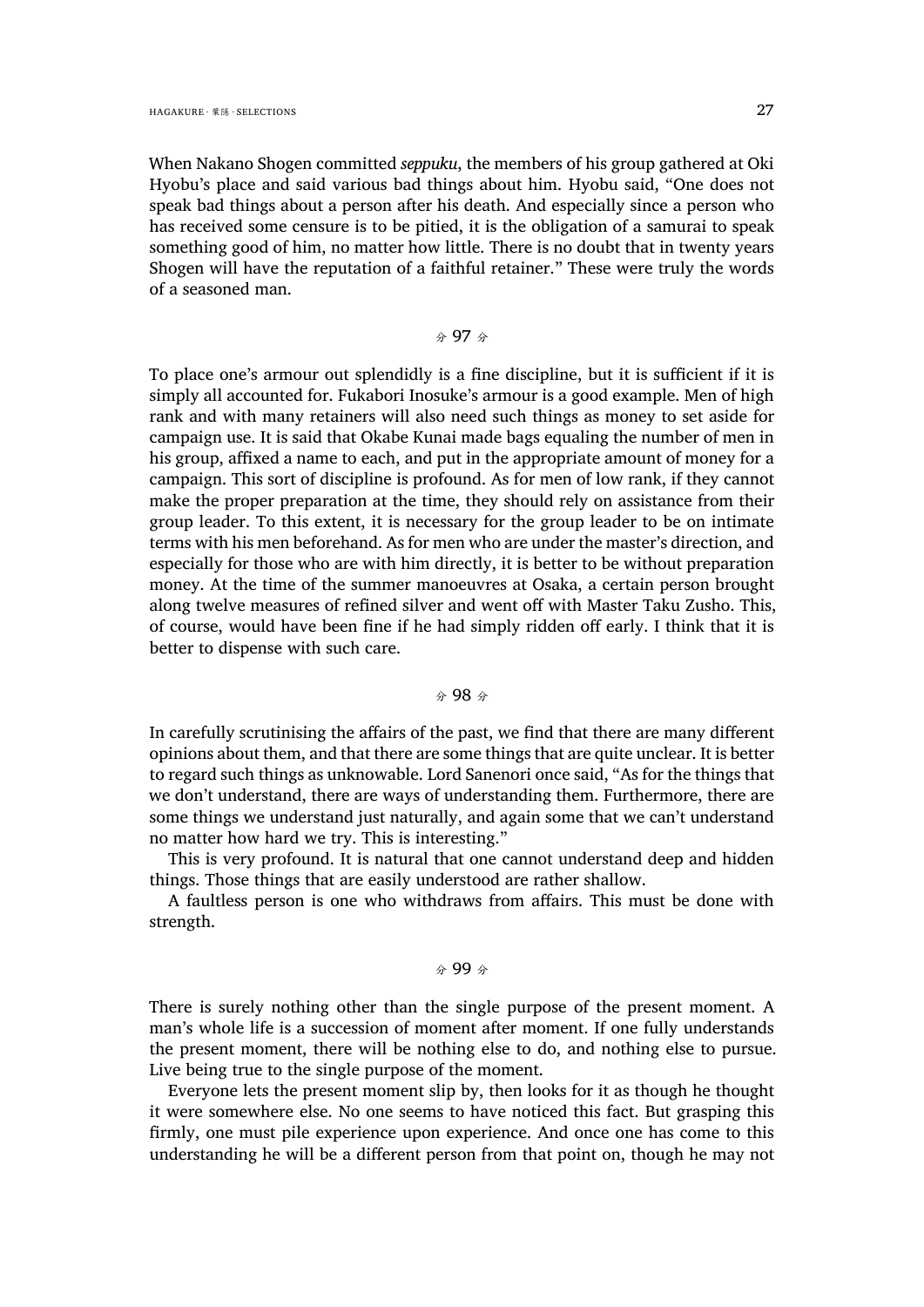always bear it in mind. When one understands this settling into single-mindedness well, his affairs will thin out. Loyalty is also contained within this single-mindedness.

分 100 分

It is said that what is called "the spirit of an age" is something to which one cannot return. That this spirit gradually dissipates is due to the world's coming to an end. In the same way, a single year does not have just spring or summer. A single day, too, is the same.

For this reason, although one would like to change today's world back to the spirit of one hundred years or more ago, it cannot be done. Thus it is important to make the best out of every generation. This is the mistake of people who are attached to past generations. They have no understanding of this point. On the other hand, people who only know the disposition of the present day and dislike the ways of the past are too lax.

Be true to the thought of the moment and avoid distraction. Other than continuing to exert yourself, enter into nothing else, but go to the extent of living single thought by single thought.

分 101 分

When the priest Daiyu from Sanshu was making a sick call at a certain place, he was told, "The man has just now died." Daiyu said, "Such a thing shouldn't have happened at this time. Didn't this occur from insufficient treatment? What a shame!"

Now the doctor happened to be there at that time and heard what was said from the other side of the shoji. He got extraordinarily angry and came out and said, "I heard Your Reverence say that the man died from insufficient treatment. Since I am a rather bungling doctor, this is probably true. I have heard that a priest embodies the power of the Buddhist Law. Let me see you bring this dead man back to life, for without such evidence Buddhism is worthless." Daiyu was put out by this, but he felt that it would be unpardonable for a priest to put a blemish on Buddhism, so he said, "I will indeed show you how to bring his life back by prayer. Please wait a moment. I must go prepare myself," and returned to the temple. Soon he came back and sat in meditation next to the corpse. Pretty soon the dead man began to breathe and then completely revived. It is said that he lived on for another half a year. As this was something told directly to the priest Tannen, there is nothing mistaken about it.

When telling of the way he prayed, Daiyu said, "This is something not practiced in our sect, so I didn't know of any way of prayer. I simply set my heart for the sake of the Buddhist Law, returned to the temple, sharpened a short sword that had been given as an offering to the temple, and put it in my robe. Then I faced the dead man and prayed, 'If the strength of the Buddhist Law exists, come back to life immediately.' Since I was thus committed, if he hadn't come back to life, I was resolved to the point of cutting open my stomach and dying embracing the corpse."

## 分 102 分

When Yamamoto Gorozaemon went to the priest Tetsugyu in Edo wanting to hear something about Buddhism, Tetsugyo said, "Buddhism gets rid of the discriminating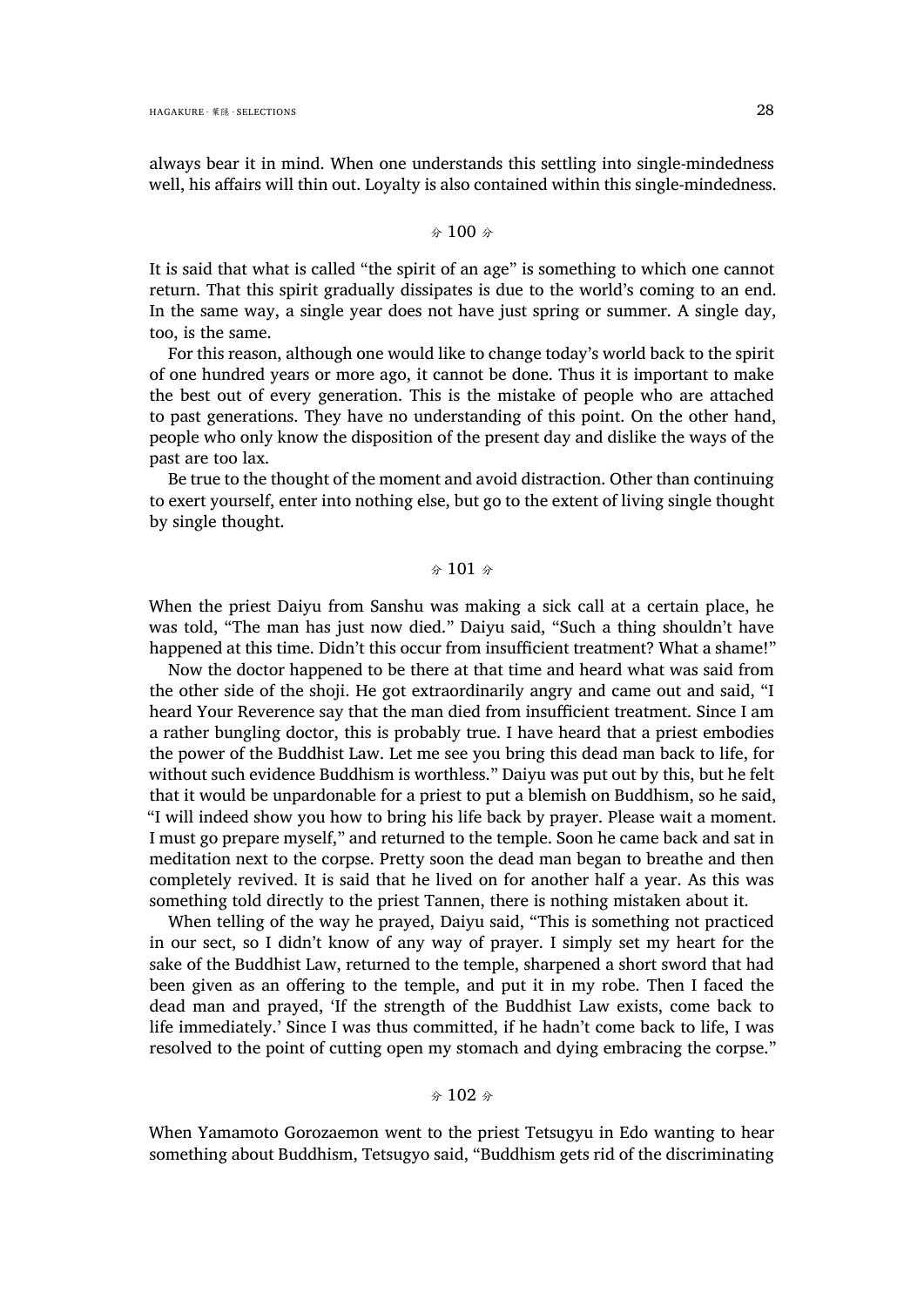mind. It is nothing more than this. I can give you an illustration in terms of the warrior. The Chinese character for "cowardice" is made by adding the character for "meaning" to the character radical for "mind". Now "meaning" is "discrimination, " and when a man attaches discrimination to his true mind, he becomes a coward. In the Way of the Samurai can a man be courageous when discrimination arises? I suppose you can get the idea from this."

分 103 分

According to what one of the elders said, taking an enemy on the battlefield is like a hawk taking a bird. Even though it enters into the midst of a thousand of them, it gives no attention to any bird other than the one that it has first marked.

Moreover, what is called a *tezuke no kubi* is a head that one has taken after having made the declaration, "I will take that warrior wearing such and such armour."

In the Kiyogunkan one person said, "When facing the enemy, I feel as if I have just entered darkness. Because of this I get heavily wounded. Although you have fought with many famous men, you have never been wounded. Why is that?" The other man answered, "When I have faced the enemy, of course it is like being in the dark. But if at that time I tranquilize my mind, it becomes like a night lit by a pale moon. If I begin my attack from that point, I feel as though I will not be wounded. " This is the situation at the moment of truth.

#### 分 104 分

When you are listening to the stories of accomplished men and the like, you should listen with deep sincerity, even if it's something about which you already know. If in listening to the same thing ten or twenty times it happens that you come to an unexpected understanding, that moment will be very special. Within the tedious talk of old folks are their meritorious deeds.

#### 分 105 分

The late Nakano Kazuma said that the original purpose of the Tea Ceremony is to cleanse the six senses. For the eyes there are the hanging scroll and flower arrangement. For the nose there is the incense. For the ears there is the sound of the hot water. For the mouth there is the taste of the tea. And for the hands and feet there is the correctness of term. When the five senses have thus been cleansed, the mind will of itself be purified. The Tea Ceremony will cleanse the mind when the mind is clogged up. I do not depart from the heart of the Tea Ceremony for twentyfour hours a day, yet this is absolutely not a matter of tasteful living. Moreover, the tea utensils are something that should be in accord with one's social position.

In the poem,

*Under the deep snows in the last village Last night numerous branches of plum blossomed*

the opulence of the phrase "numerous branches" was changed to "a single branch." It is said that this "single branch" contains true tranquility.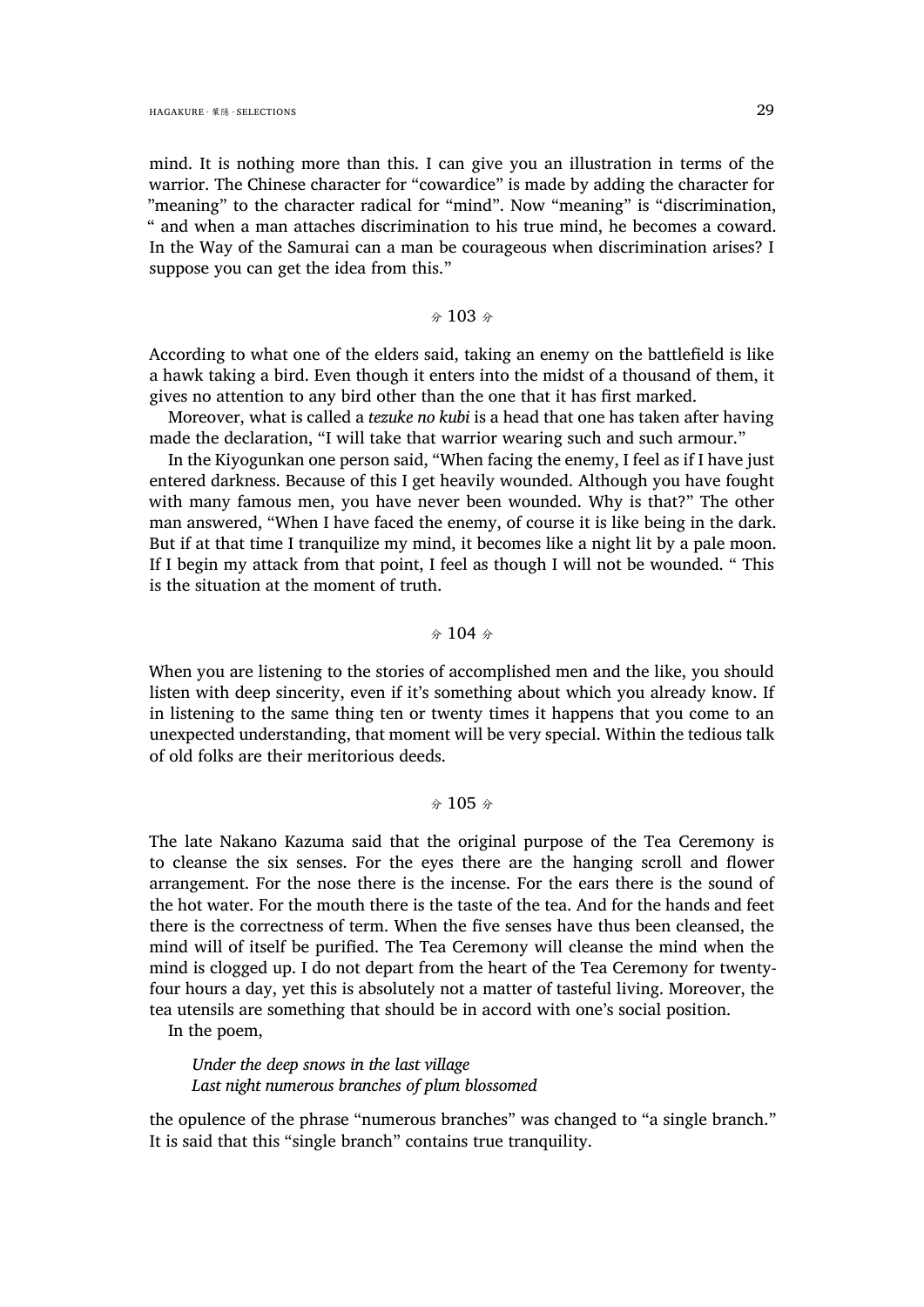When intimate friends, allies, or people who are indebted to you have done some wrong, you should secretly reprimand them and intervene between them and society in a good manner. You should erase a person's bad reputation and praise him as a matchless ally and one man in a thousand. If you wilt thus reprimand a person in private and with good understanding, his blemish will heal and he will become good. If you praise a person, people's hearts will change and an ill reputation will go away of itself. It is important to have the single purpose of handling all things with compassion and doing things well.

## 分 107 分

A certain person said the following: There are two kinds of dispositions, inward and outward, and a person who is lacking in one or the other is worthless.

It is, for example, like the blade of a sword, which one should sharpen well and then put in its scabbard, periodically taking it out and knitting one's eyebrows as in an attack, wiping the blade, and then placing it in its scabbard again.

If a person has his sword out all the time, he is habitually swinging a naked blade; people will not approach him and he will have no allies. If a sword is always sheathed, it will become rusty, the blade will dull, and people will think as much of its owner.

#### 分 108 分

To calm one's mind, one swallows his saliva. This is a secret matter. When one becomes angry, it is the same. Putting spittle on one's forehead is also good. In the Yoshida school of archery, swallowing one's spittle is the secret principle of the art.

#### 分 109 分

Whether people be of high or low birth, rich or poor, old or young, enlightened or confused, they are all alike in that they will one day die. It is not that we don't know that we are going to die, but we grasp at straws. While knowing that we will die someday, we think that all the others will die before us and that we will be the last to go. Death seems a long way oft.

Is this not shallow thinking? It is worthless and is only a joke within a dream. It will not do to think in such a way and be negligent, insofar as death is always at one's door, one should make sufficient effort and act quickly.

#### 分 110 分

The influence of words is important in military affairs. It would have been best for stopping the man in this recent event, too. When the situation is too much, one may either cut the man down, or, if the man is escaping, yell something like, "Don't run! Only cowards run!" and thus, according to what the situation demands, achieve one's goals by the influence of words.

There was a certain man who was said to be good at judging men's dispositions and formerly had everyone's attention, and he was able to handle such cases. This is proof that "right now" is no different from "when the time comes." The position of yokoza no yari is another example of this.\* It is something that should be made one's aim beforehand.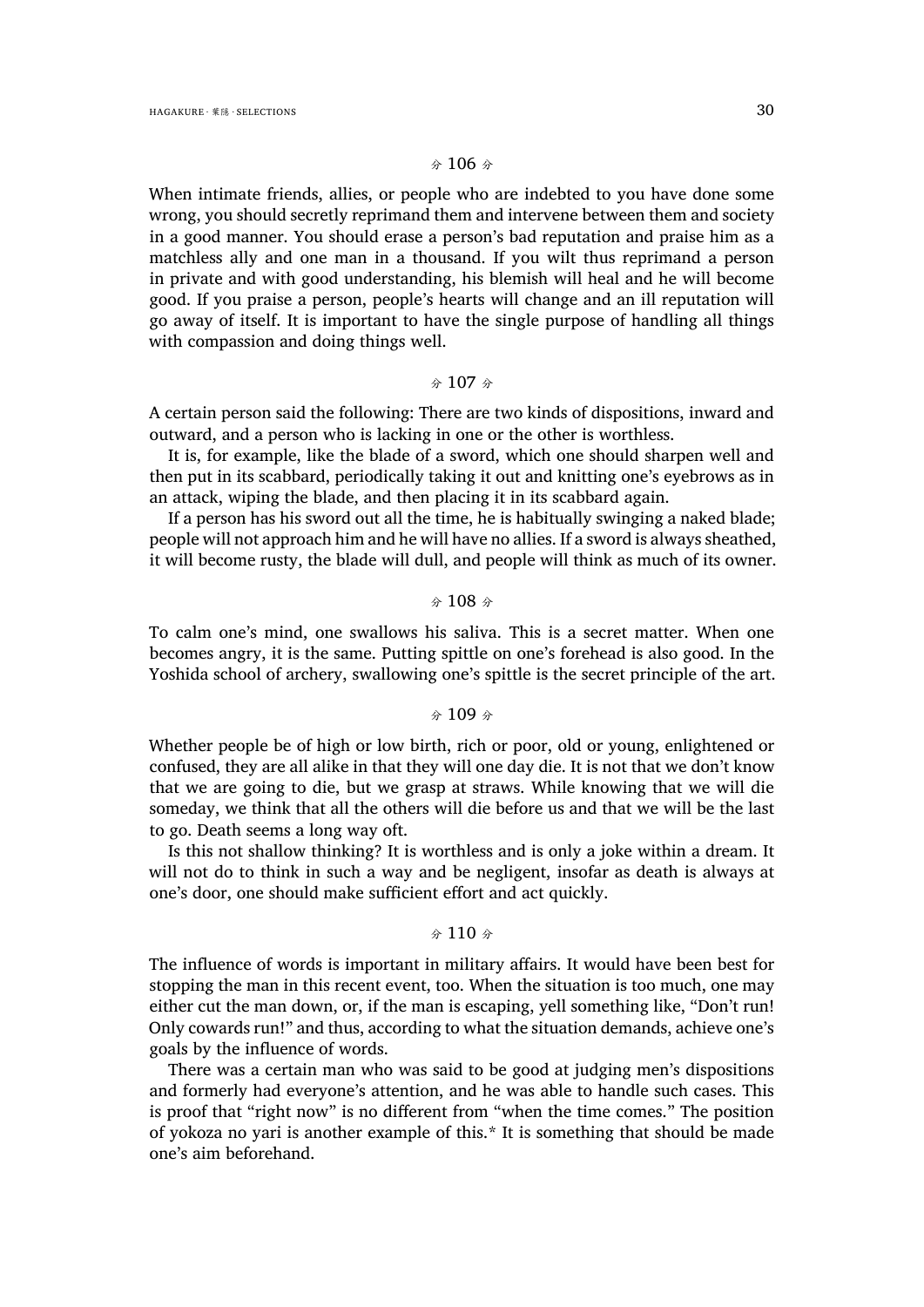HAGAKURE · 葉隱 · SELECTIONS  $31$ 

A certain person said, "In the Saint's mausoleum there is a poem that goes:

*Who in his heart Follows the path of sincerity, Though he does not pray Will not the gods protect him? What is this path of sincerity?*"

A man answered him by saying, "You seem to like poetry. I will answer you with a poem:

*As everything in this world is but illusion, Death is the only sincerity. Becoming as a dead man in one's daily living is following the path of sincerity.*

分 112 分

If one has no earnest daily intention, does not consider what it is to be a warrior even in his dreams, and lives through the day idly, he can be said to be worthy of punishment.

分 113 分

Dreams are truthful manifestations. When I occasionally have dreams of dying in battle or committing seppuku, if I brace myself with courage, my frame of mind within the dream gradually changes. This concerns the dream I had on the night of the twenty-seventh day of the fifth month.

## 分 114 分

If one were to say in a word what the condition of being a samurai is, its basis lies first in seriously devoting one's body and soul to his master. And if one is asked what to do beyond this, it would be to fit oneself inwardly with wisdom, humanity and courage.<sup>8</sup> The combining of these three virtues may seem unobtainable to the ordinary person, but it is easy. Intelligence is nothing more than discussing things with others. Limitless wisdom comes from this. Humanity is something done for the sake of others, simply comparing oneself with them and putting them in the fore. Courage is gritting one' s teeth; it is simply doing that and pushing ahead, paying no attention to the circumstances. Anything that seems above these three is not necessary to be known.

<sup>8</sup>The Three Universal Virtues of Confucianism.